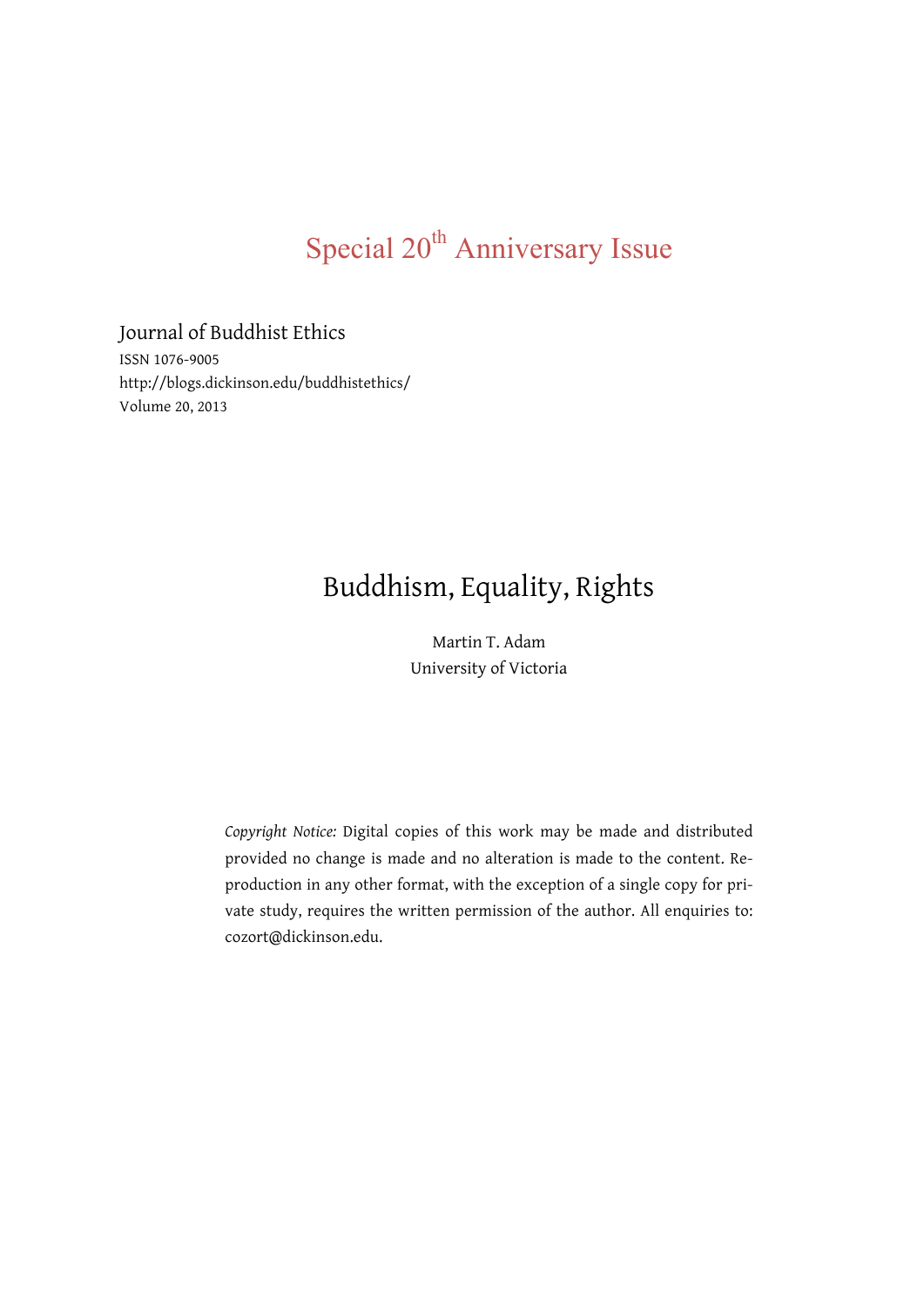### Buddhism, Equality, Rights

Martin T. Adam<sup>1</sup>

### Abstract

-

How might rights be grounded in Buddhist doctrine? This article begins by attempting to demonstrate the conceptual link between the idea of equality and the ascription of rights in Western philosophic thought. The ideas of Thomas Hobbes are taken as an example. The paper then proceeds to examine the possibility that Buddhist ideas of *equality* could serve as grounds for the attribution of rights in a similar manner. A number of senses of equality in Buddhism are identified. I argue that while these ideas of basic equality clearly underlie Buddhist *morality*, any attempt to found *rights* on such grounds should lead to a conception of rights that is truly universal in scope, notably including the animals. For a Buddhist believer in rights, rights-possession cannot be limited to human beings.

This article examines the possibility that the system of liberation promulgated by the Buddha implies a doctrine of equality capable of serving

<sup>&</sup>lt;sup>1</sup> Department of Pacific and Asian Studies, University of Victoria. E-Mail: mtadam@uvic.ca.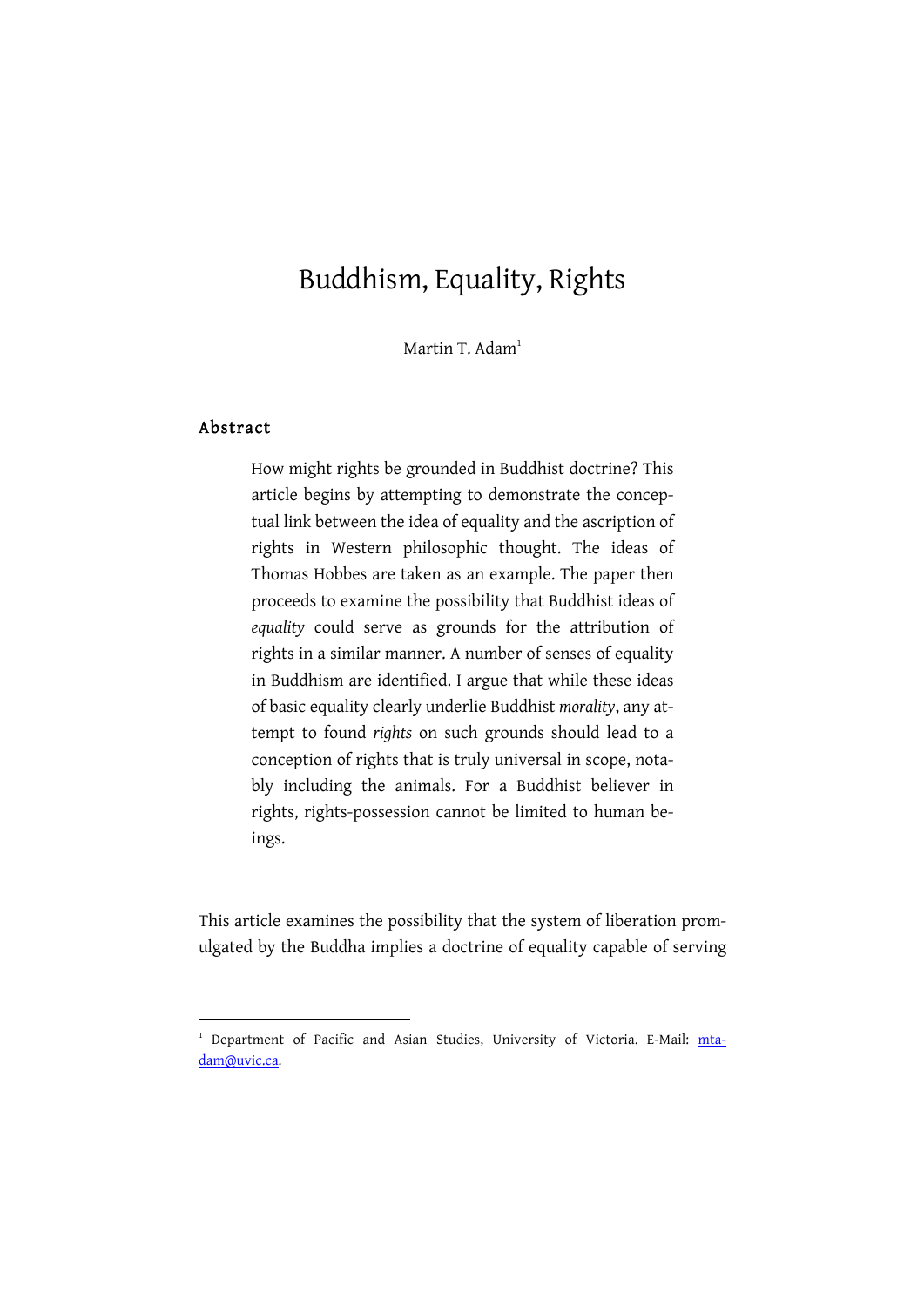as a basis for the ascription of rights.<sup>2</sup> The question of how rights may be grounded in Buddhist doctrine has been addressed by a number of scholars, but so far as I know, no one has explicitly linked this discussion to conceptions of *equality* on a thematic or philosophic basis. This is surprising as the concept of equality is a key element in the Western understanding of the basis of human rights.

Scholars of Buddhist Studies have disagreed about the extent to which the concept of human rights may be judged as implicit in Buddhist doctrine. The consensus seems to be that while the notion of a "right" does not find a ready correspondence in Buddhist doctrine, the two are nevertheless consistent (see Keown, Prebish, and Husted 1998).<sup>3</sup> The question examined here is whether Buddhist ideas of *equality* could potentially serve as a ground for the attribution of rights in a manner that parallels the link between the two concepts in Western thought. I will argue that ideas of basic equality discernable in the Buddha's teachings serve as a foundation for *morality*, if not rights. Any attempt to found rights on Buddhist ideas of equality should lead to an understanding of rights that does not limit rights-possession to human beings alone.

What do we mean when we say that someone has a right to something? Following Keown, we may describe the general notion of a right as an entitlement *to justice* (19). A right is one party's justified claim to have certain conditions fulfilled by other parties, such that those others are constrained or compelled in their actions in some way. Thus, a right is an entitlement to something that one party possesses in relation to

<sup>&</sup>lt;sup>2</sup> In what follows I aim to examine the question of possible Buddhist doctrinal foundations for rights at the most basic conceptual level possible; for this reason I refrain from formulating my goal in terms of specifically *human* rights.

<sup>3</sup> Keown's own essay in this collection was originally published in the *Journal of Buddhist Ethics* 2 (1995); the article set the terms of the debate. For contrary views, see the essays by Ihara, Junger and Garfield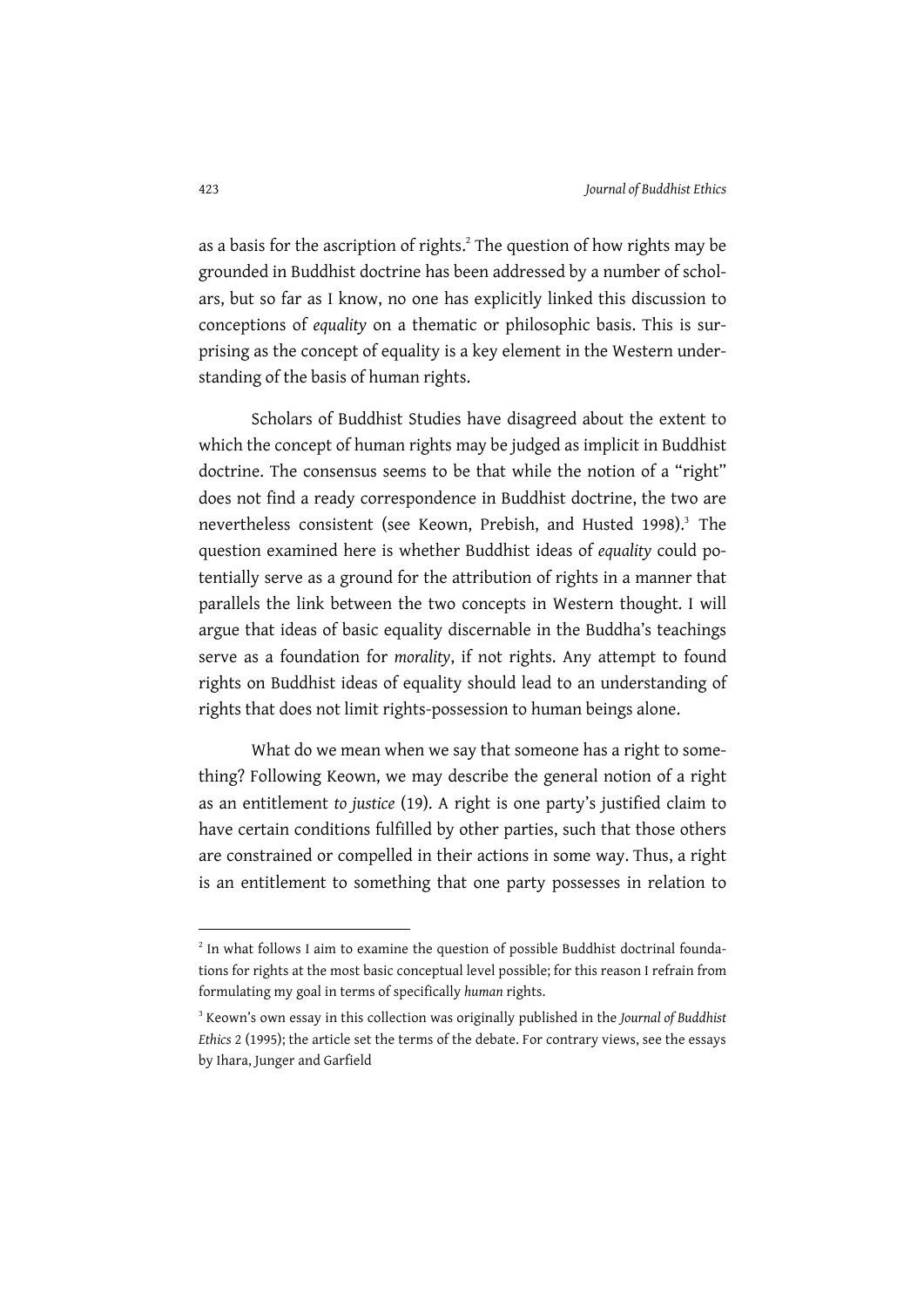others, who in turn have an obligation or duty to accommodate that entitlement.

John Locke (1690) famously argued for a conception of rights in which man is endowed with certain entitlements as his natural birthright, namely the rights to life, liberty and property. Such *natural rights*, or moral rights, are considered universal; they obtain simply in virtue of the fact that one is the kind of being that one is, namely, a human being. If one is a human then one has these rights. As Keown states, "[t]he belief that there are natural rights flows from the recognition of human equality . . . " (18). Such natural rights are thus conceived of as obtaining independently from, and in some sense prior to, the *legal rights* that flow from particular society-specific laws.

In the case of legal rights, these have been theorized as based on either an actual or hypothetical agreement between parties. Aside from Locke's writings, the idea that rights are based on an original social contract is set forth in the works of the great enlightenment thinkers Hobbes (1651), and Rousseau (1755). Each of these thinkers, in one way or another, held to a doctrine of natural equality obtaining among parties to an original agreement. It is in virtue of this equality that rights can be ascribed.<sup>4</sup> In general we may say that the idea of a social contract presupposes that some kind of morally relevant equality exists among all

<sup>&</sup>lt;sup>4</sup> That there is an equivocation here is clear. While it may be the case that legal rights flow from the hypothetical agreement, it does not follow that natural rights are held in virtue of the factor or factors that allow for the agreement. And yet, this is precisely the assumption that seems to have been made. The result has been a system of morality that excludes non-human beings from moral consideration. The cultural roots of such an understanding are very deep of course; unsurprisingly perhaps, they appear to be biblical. God's covenant with Abraham probably represents the beginning of a long and difficult history of the concept of rights based on mutual agreement (see Genesis 17- 18). Note that although the power differential is infinitely unbalanced in God's favor, God and Abraham shared in the capacity to enter into a covenant—and thus can be regarded as "equal" in this sense.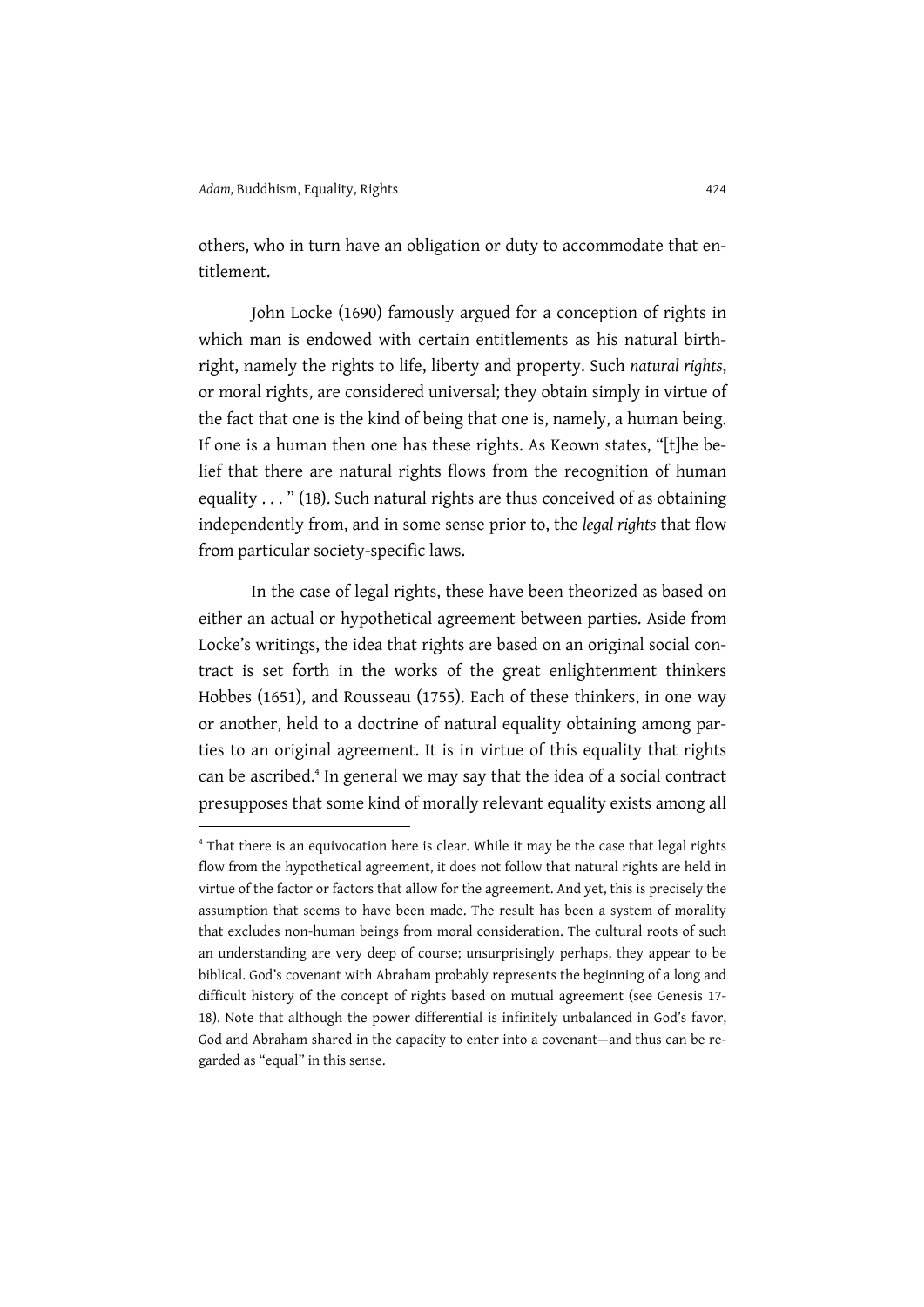parties to the agreement in some hypothetical original state logically prior to the agreement itself.<sup>5</sup> The principle upon which the social contract seems to be based is that equal rights are extendable to those who are equal. In this article I will probe this idea. How has this notion of a "natural equality" been understood? Put another way, what is the morally relevant sense of equality, such that those who are "equal" in this sense can be said to possess rights? And how might a Buddhist respond to such ideas?

I will begin by taking Hobbes' thought as an example, mainly because it makes for a very interesting comparison with Buddhist views. Hobbes' understanding of rights, as presented in his *Leviathan*, is based on a postulated original state of nature in which humans are understood to be equal in their physical and mental powers, and thus equal in their ability to harm one another.

> Nature has made men so equal in the faculties of the body and mind as that, though there be found one man manifestly stronger in body or of quicker mind than another, yet, when all is reckoned together, the difference between man and man is not so considerable as that one man can thereupon claim to himself any benefit to which another may not pretend as well as he. For as to strength of body, the weakest has strength enough to kill the strongest, either by secret machination or by confederacy with others that are in the same danger with himself. And as to the

<sup>&</sup>lt;sup>5</sup> More recently this way of thinking of rights has been developed by John Rawls, whose theory of justice is based on the idea of a hypothesized "original position" in which human beings stand behind a veil of ignorance, stripped of all knowledge of their own contingent circumstances. How, Rawls asks, would such rational agents choose to set up the institutions and define the rules that would order their society? Thus, for Rawls as well, the ascription of rights is based on the assumption of an initial equality obtaining among those who are to be governed.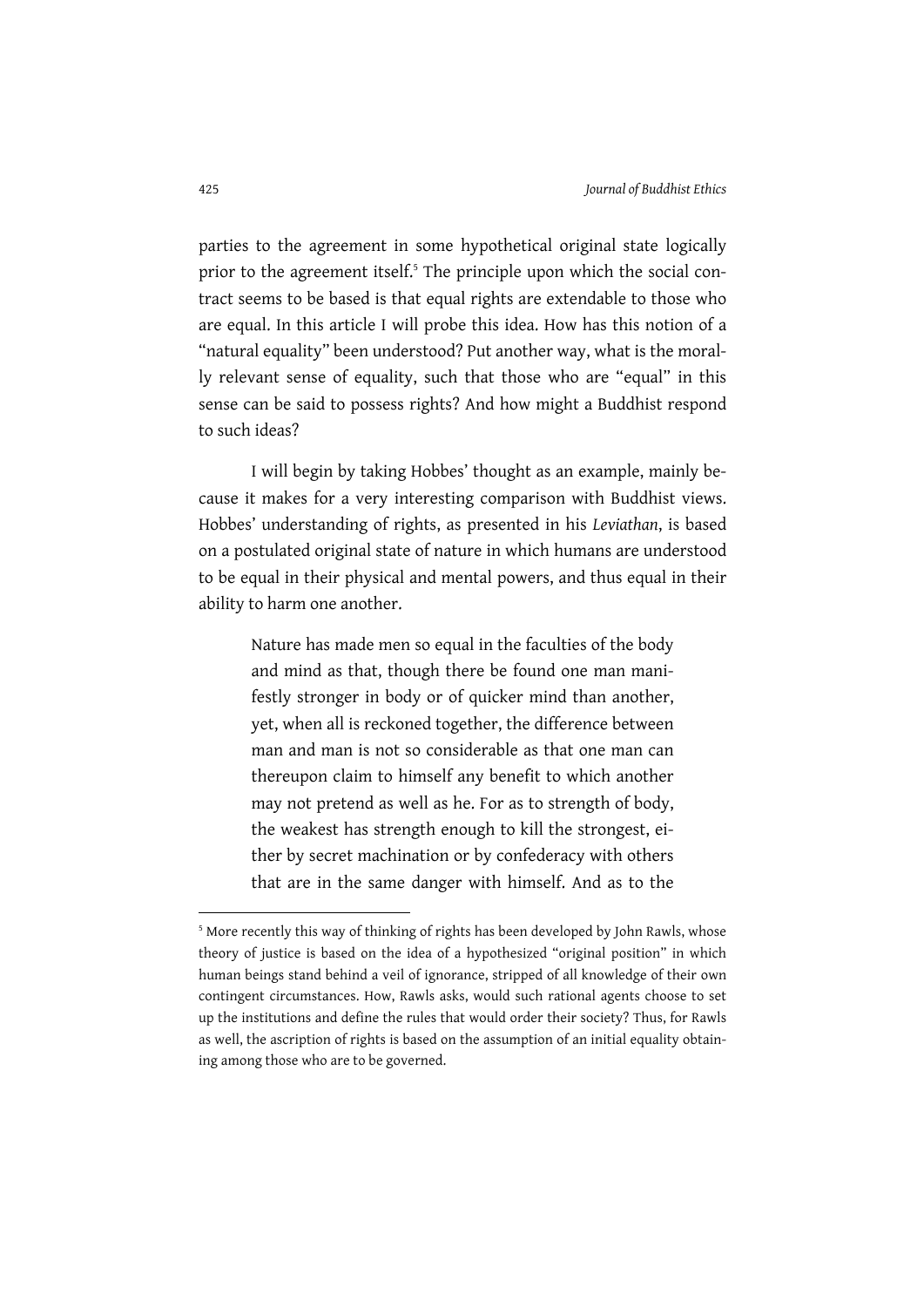faculties on mind . . . I find a greater equality among men than that of strength. (104-5)

Thus, Hobbes holds that in the state of nature, i.e., the condition of being without a government, the relevant sense of equality is that of power, both of body and of mind. Owing to this rough parity of strength, individuals can be seen to possess an equal capacity to kill each other. Thus, the state of nature is one of mutual distrust—a war of everyone against everyone. In this natural condition, everyone has a "natural right" to do whatever they need to do to preserve their own lives. The result is singularly unappealing. Everyone is one's enemy; peace is impossible. As Hobbes famously describes it: "In such condition there is . . . worst of all, continual fear and danger of violent death; and the life of man [is] solitary, poor, nasty, brutish, and short" (107).

In such circumstances Hobbes argues that it is rational for individuals to seek peace.

> It is a precept or general rule of reason that every man ought to endeavor peace, as far as he has hope of obtaining it; and when he cannot obtain it, that he may seek and use all the advantages of war. The first branch of the rule contains the first and fundamental law of nature, which is to seek peace and follow it. The second, the sum of the right of nature, which is, by all means we can to defend ourselves . . . . (110)

Since our reason compels us to seek peace, a second law is derivable:

. . . that a man be willing, when others are so too, as far forth as for peace and defense of himself he shall think it necessary, to lay down this right to all things, and be contented with so much liberty against other men as he would allow other men against himself. (110)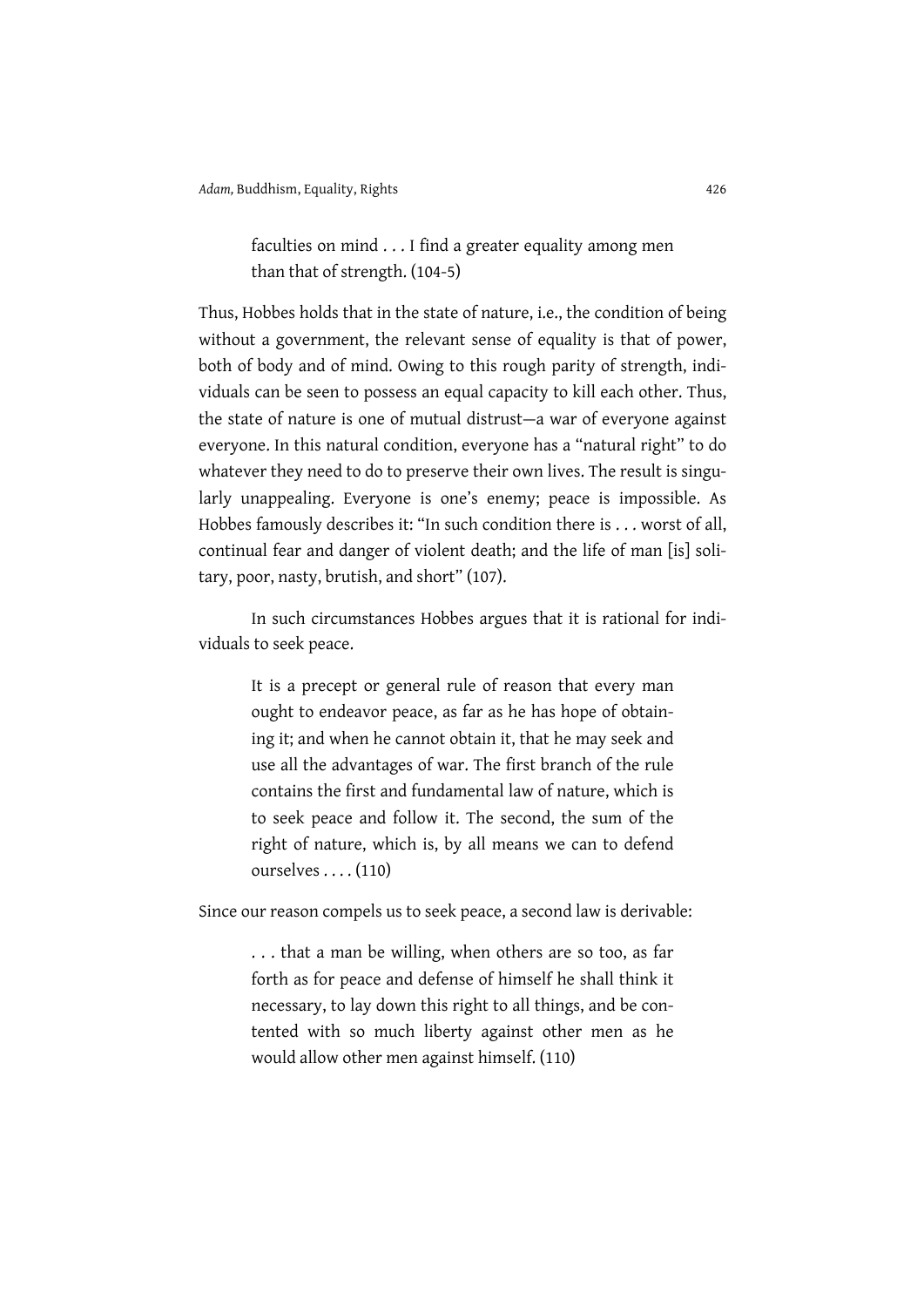These considerations form the basis of Hobbes' argument for the social contract, in which one voluntarily enters into an agreement to submit to the authority of a government whose role it is to enforce the laws that allow for peaceful co-existence.

Three points can be brought out from these passages. First, of the mental faculties relevant to the forging of the social contract, Hobbes presupposes that the parties to the agreement share in the qualities of reason and freedom. It is *reason* that urges us to *voluntarily* surrender some of our liberty. Second, the basis of our reasoning is *self-interest*, rather than sympathy for others. In order to defend one's life and live peacefully, it is rational to agree to limit our "natural right" or freedom to do as we please (139). The third point is that the formulation of the resulting rational principle, which limits one's participation in the agreement to the exact extent that others agree to do the same, echoes the biblical Golden Rule—which Hobbes himself cites in this context.

But if other men will not lay down their right as well as he, then there is no reason for anyone to divest himself of his, for that were to expose himself to prey, which no man is bound to, rather than dispose himself to peace. That is the law of the gospel: *whatsoever you require others should do to you, that do ye to them*. And that law of all men*, quod tibi fieri non vis, alteri non feceris.* (110)<sup>6</sup>

It should be noticed that this understanding of the foundation of rights is taken to exclude animals from being rights holders, since:

> [t]o make covenants with brute beasts is impossible because, not understanding our speech, they understand not nor accept any translation of right, nor can translate any

<sup>6</sup> The editor adds, "[Matt. 7:12; Luke 6:31. The Latin expresses the same rule negatively: 'What you would not have done to you, do not do to others']" (Hobbes 110).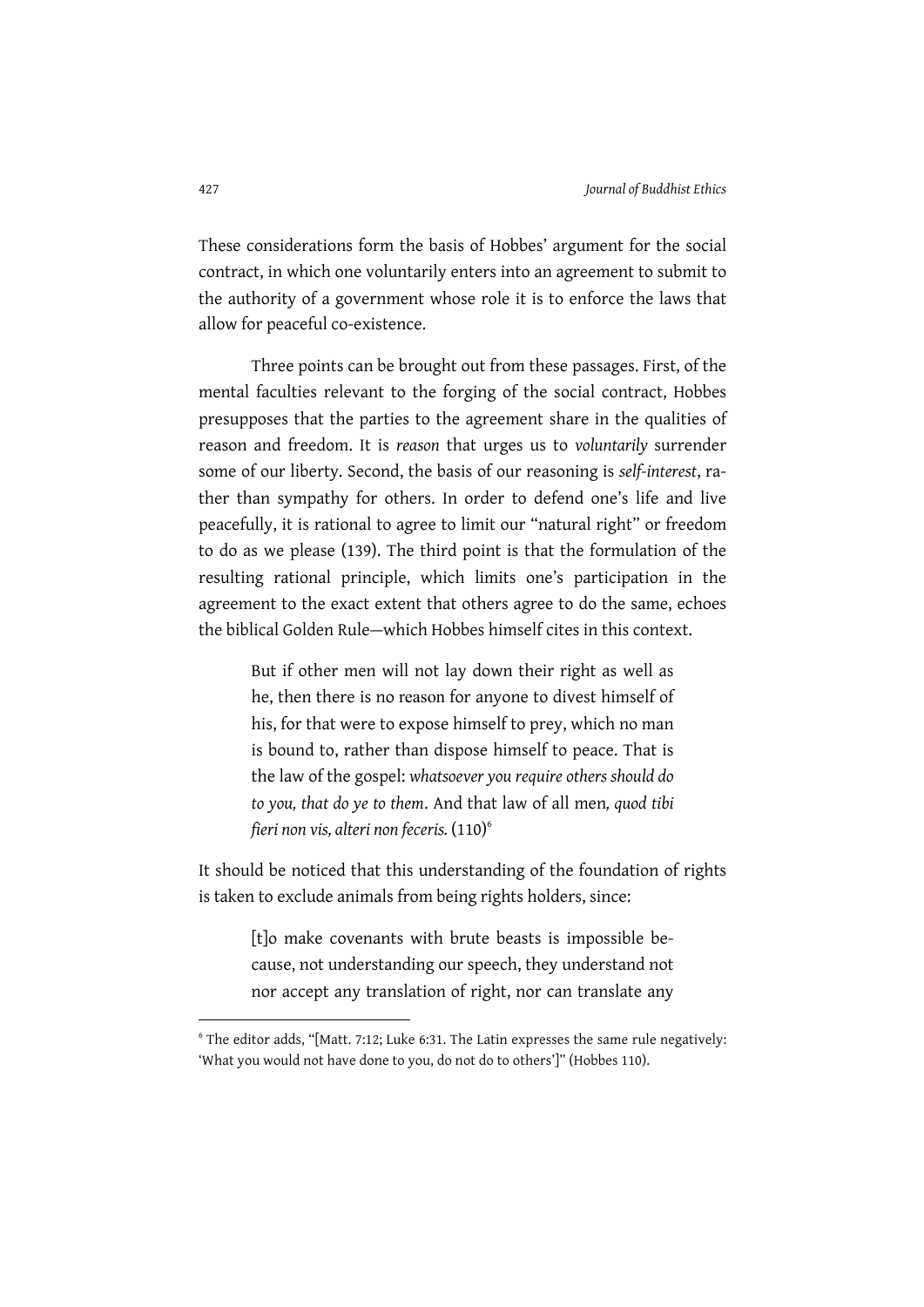right to another; and without mutual acceptation there is no covenant."7 (116)

Thus, the case of Hobbes presents us with a clear example of how the concept of rights in the social contract tradition is built upon a very specific and decidedly anthropocentric idea of an initial equality obtaining among potential possessors of rights. Rights-holders are understood to be equal in sharing the motivations and capacities necessary to enter into agreements. Among motivations we find the general wish to be able to peacefully pursue one's own ends. Among capacities, we find rationality, freedom, and speech. In general it seems fair to summarize this account by saying that in identifying the condition of *initial equality* obtaining among potential possessors of rights, we find a very specific understanding of a *shared human nature,* one in which rights-holders are conceived of as rational, self-interested, and possessed of both free will and the ability to communicate with language.<sup>8</sup>

Historically, the idea of natural rights has been enormously powerful, serving to undermine the hierarchal social structures of the middle ages and to provide a foundation for the establishment of the tradition of democratic governance (Keown 18). Philosophically, the idea of natural rights is also the foundation of the idea of universal human rights, entitlements to the basic necessities of a decent life, such as those outlined in the United Nations Declaration of Human Rights (Keown, Prebish and Hustad ix-xv). Clearly, this is a very potent idea, and one

<sup>7</sup> Such an understanding of the exclusion of animals is echoed in Rawls when he limits the application of the principles of justice to "moral persons" defined as those who have a rational life plan and a sense of justice (504-505).

<sup>&</sup>lt;sup>8</sup> Rawls describes the initial equality obtaining behind the veil of ignorance as the equality of human beings understood as "moral persons . . . creatures having a conception of their good, and capable of a sense of justice. The basis of equality is taken to be similarity in these two respects" (19). Such persons are also described as "equally rational" (139).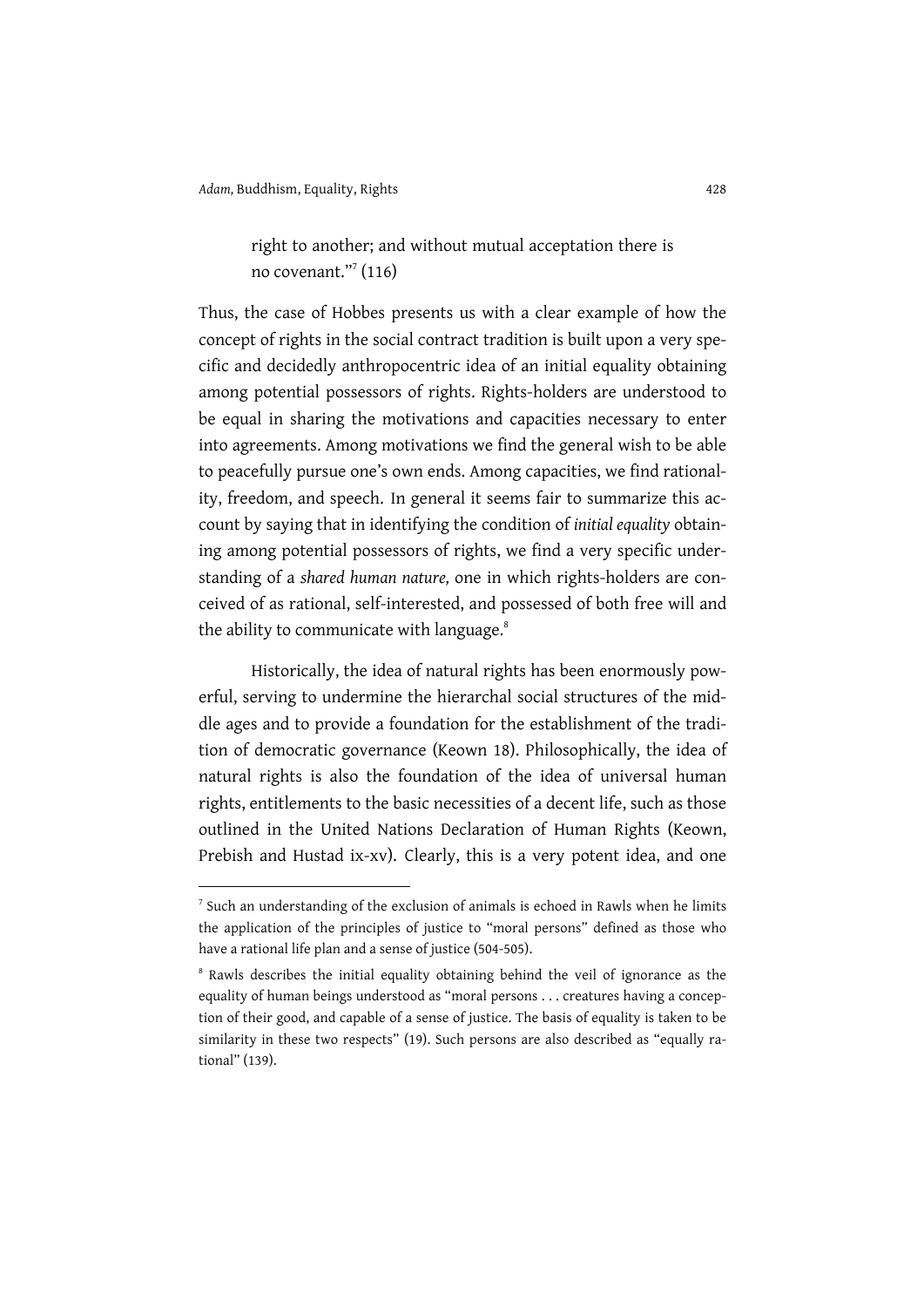that has served humanity well. The unfortunate drawback of this way of thinking, however, has been to reinforce a tendency to limit the scope of moral consideration to human beings alone. In identifying a foundation for rights exclusively in terms of those qualities that would allow for a hypothetical social contract, one thereby excludes non-human beings from potential consideration as rights-holders. From here is it only a small, and all too easy, step to excluding them from moral consideration altogether.

But while legal rights may well be thought to obtain on such a foundation (although this is dubious enough when one pauses to consider the ontological status of the alleged, non-historical, hypothetical agreement), it simply does not follow that natural or moral rights are held on the same basis. The very fact that man, the "rational animal," has identified rationality and other human traits as the very factors governing the possession of moral rights would seem almost laughable—if the repercussions were not so sad.

#### The Problem of Equality

-

But for the Buddhist, the idea of basic equality presents some philosophic problems of its own. With its well-known doctrine of no-self, Buddhism explicitly rejects the notion of a shared human essence. One is thus left at somewhat of a loss as to where to seek a concept of equality upon which the notion of rights might be founded.

It is true, of course, that the historical Buddha directly challenged many of the existing inequalities of his day—notably those of hereditary class and gender.<sup>9</sup> On what basis did he do so? This seems like a logical

<sup>9</sup> Our concern here is with the contents of the Buddha's teachings; it makes little difference whether we wish to attribute these teachings directly to the historical individual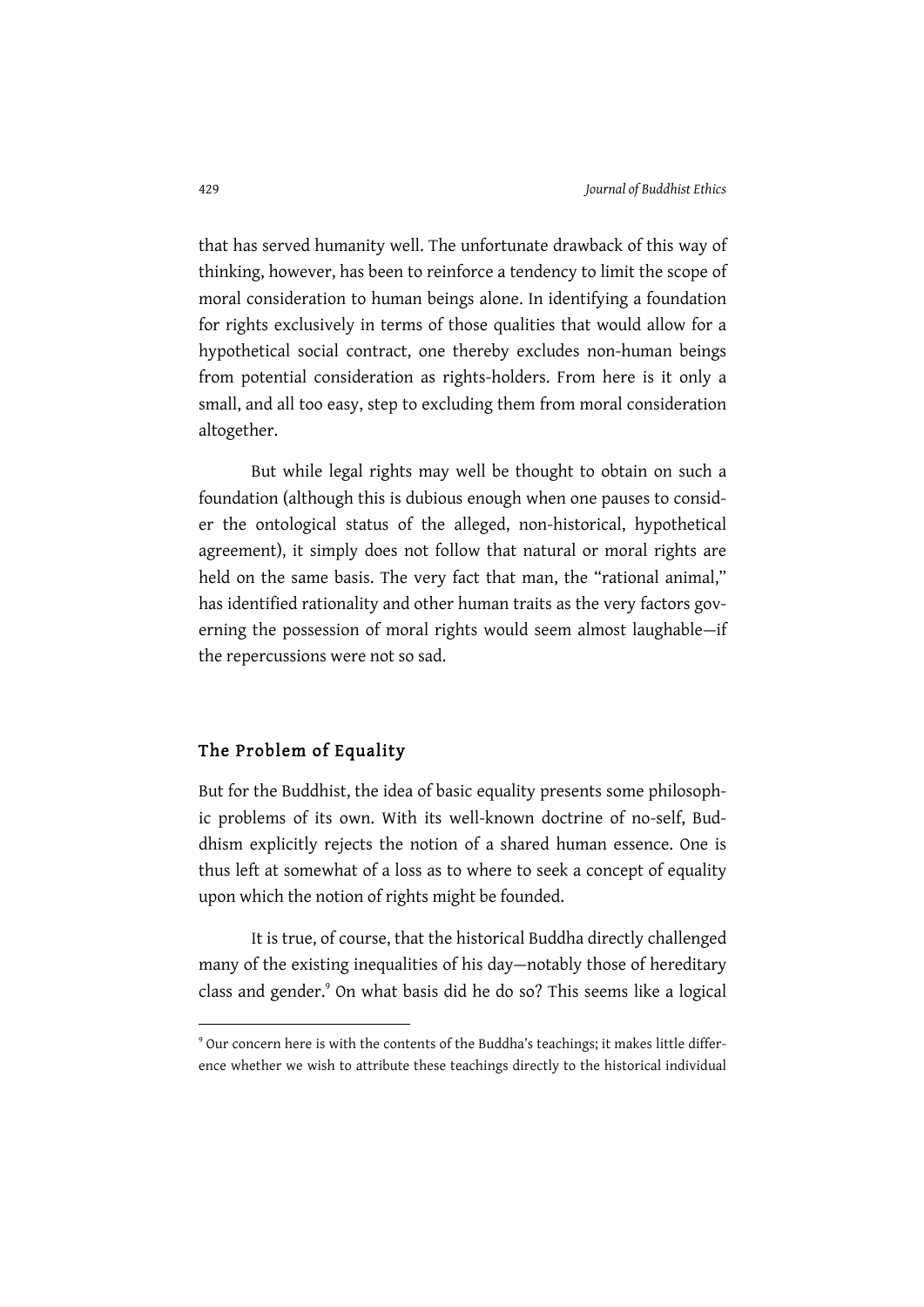place to begin our investigation. Scholars have commented at length on the radical nature of the Buddha's views regarding the class (*varṇa*) system espoused by the Brahmanical elite of his day. The Buddha dismissed the idea that a person's worth corresponded to their birth, arguing that the class system was a mere social convention (see *Majjhima Nikāya* 73). 10

who founded the tradition or to members of the tradition that compiled these teachings in the centuries following his death. I adopt the style of speaking of *the Buddha*'s teachings mainly because I see little room for doubting that most of these teachings are attributable to one historical individual. In this I agree with Gombrich.

<sup>10</sup> Ñānamoli and Bodhi 764. Gombrich points out that the Buddha's geographic location seems to have allowed him to become aware of societies with social structures other than one based on the fourfold division of social class. In any case, it is not clear just how well established the *varṇa* system really was in the area where the Buddha lived and taught. Bronkhorst (*Greater Magadha*) has argued that the historical evidence indicates that this area, which he calls "greater Magadha" did not see the entrenchment of Brahmanism until at least two or three centuries after the Buddha's death. If this were so, then we would be forced to regard much of the content of the Pali Canon as having its origins during this later period, rather than with the Buddha himself. (For a summary of Bronkhorst's views see *Buddhism* 1-43.) The evidence presented by Gombrich, on the other hand, makes it plain that many of the Buddha's teachings are indeed framed and phrased as responses to Brahmins and Brahmanism. If Bronkhorst is correct, this would be attributable to the fact that in the first few centuries following the Buddha's death the early Sangha saw itself in competition with Brahmanism, and shaped its founder's teachings accordingly. While Bronkhorst's arguments are challenging, it seems to me that they boil down to one basic fact: we lack concrete evidence, outside of the texts themselves, for the presence of brahmanical culture in Magadha at this time of the Buddha. But this demands the question: do not the texts *themselves* constitute a piece of historical evidence, and a very weighty one at that? Perhaps some compromise is possible. Why not suppose that Brahmanism was at least known to the Buddha as a *competing* vision of reality, one that was already making its presence felt in the regions through which he moved. One might thus maintain that while Brahmanism was not yet thoroughly established in Magadha, it was becoming so, and because of its cogency and power, the Buddha framed many of his own teachings as responses to it. In this way it seems possible to reconcile Gombrich's wish to interpret the Buddha's teachings as responses to Brahmanism with Bronkhorst's wish to recognize that many of the ideas found in the Buddha's teaching have their origins in the indigenous, non-Brahmanic culture of Magadha. Sorting out which is which is of course another matter.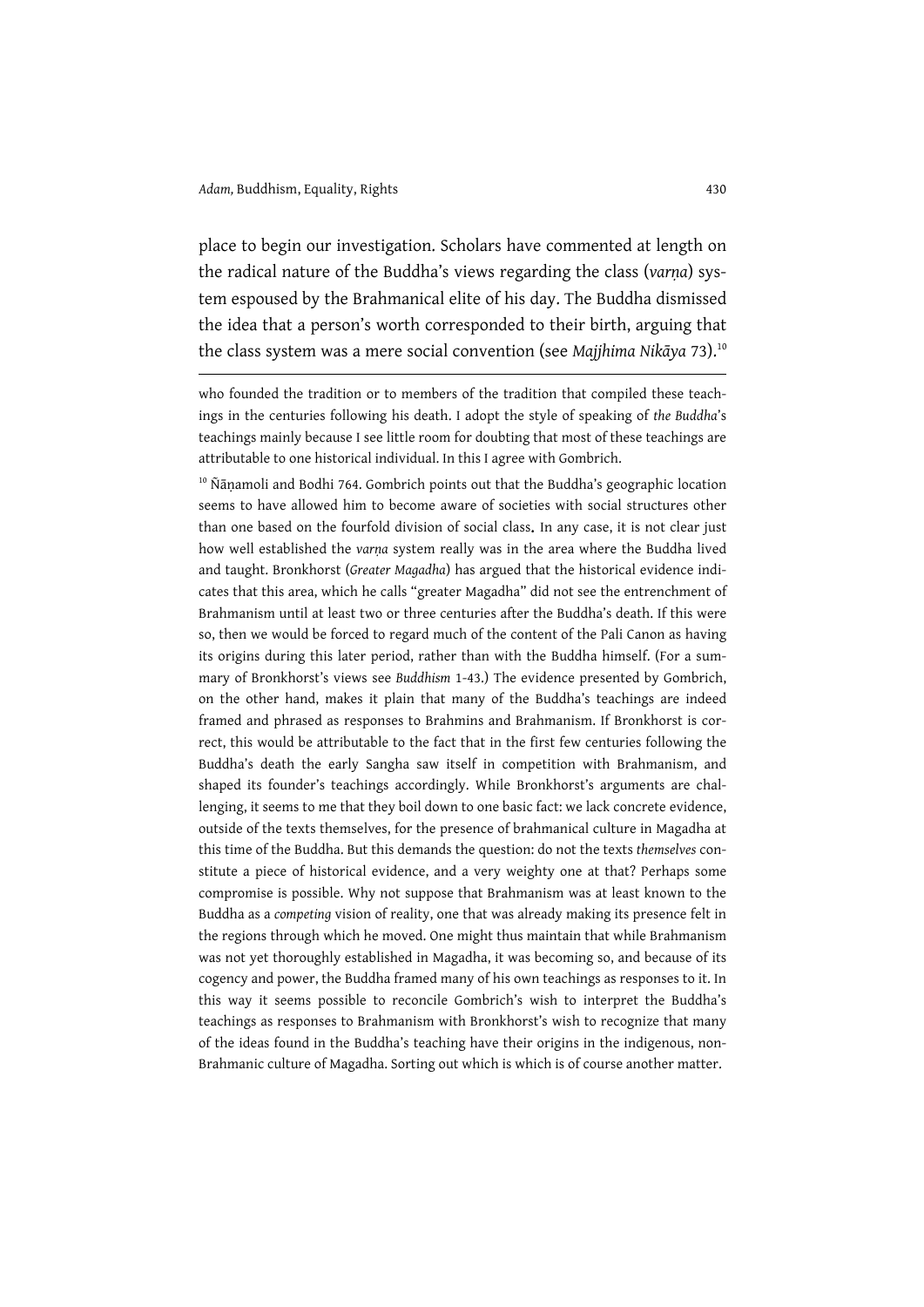On the question of gender, by initiating an order of nuns, the Buddha made a significant move in the direction of equality between the sexes opening a door for women not necessarily attracted to the traditional female roles. $11$ 

What is philosophically interesting about the Buddha's stances on these matters is not so much the fact that he was willing to contravene existing social norms (although this is *politically* intriguing), but the fact that he felt entitled (compelled?) to do so. We need to explore the basis of his views. What aspects of the Buddha's *understanding of reality* would lead him to contest existing hierarchical social conventions?

Our investigation of this particular matter takes as its starting point Richard Gombrich's recent claim that it was the Buddha's radical conception of karma *qua intention* that did the work here—undermining the hierarchic, class-based system of morality prevalent at his time and place.

The Buddha took the brahmin word for 'ritual' and used it to denote ethical intention. This single move overturns brahmanical, caste-bound ethics. For the intention of a brahmin cannot plausibly be claimed to be ethically of quite a different kind from the intention of an outcaste... (14)

Furthermore, according to Gombrich, the Buddha held that:

. . . the only true criterion for ranking people is moral, and that morality is closely linked to intellectual ability . . . .  $(15)$ 

 $11$  See Ohnuma 2006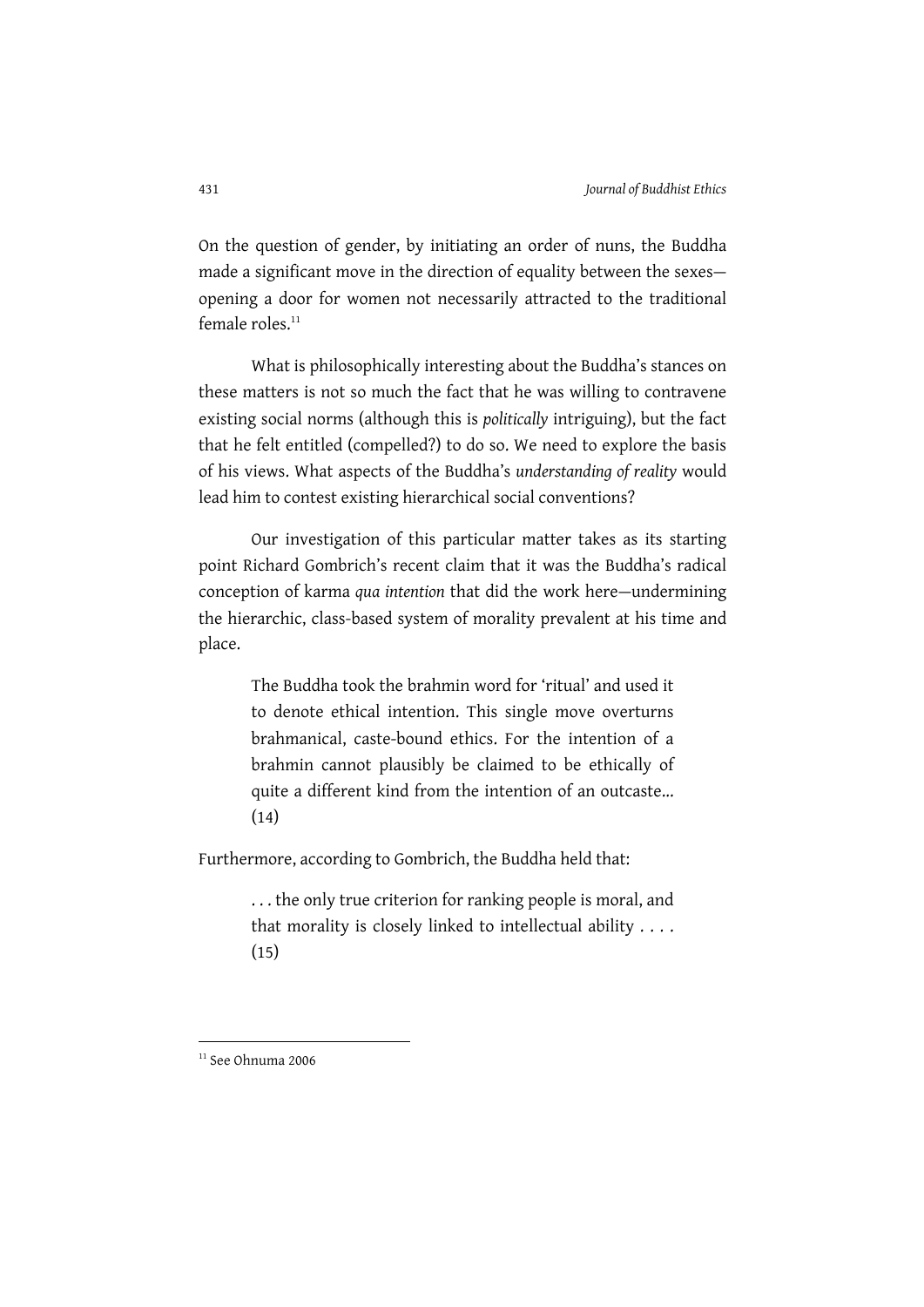An important related aspect of Gombrich's analysis pertains to how the Buddha's doctrine of karma bears on the question of free will and moral responsibility. As a corollary to the Buddha's doctrine of karma we find that the Buddha also thought that human beings are equal in possessing a free will.

> For karma to work as an ethical doctrine, it must steer between the extremes of determinism and randomness. If we have no free will, if our actions are rigidly determined, we are not ethical agents and the rest of the Buddha's teachings make no sense at all. (18)

> The Buddha's theory of karma not only substituted ethics for ritual, but made intention, a private matter, the final criterion for judging ethical value. This was a great step forward in the history of civilization, because it meant that on the ethical plane all human beings are in a general sense equal, even if they differ in their capacity for making sound moral judgements. Furthermore, the Buddha took the extremely bold step of claiming that we are the masters of our own destinies, each responsible for our fates.<sup>12</sup> (195)

It would seem, then, that in speaking of equality in the Buddha's teachings we must examine a constellation of related concepts: in particular, moral responsibility, free will, and karma.

Let us pause to consider Gombrich's assertions. The first, concerning the Buddhist doctrine of karma I take to be uncontroversial. It is

 $12$  Gombrich argues that the growth of a sense of individual responsibility may have been related to specific socio-economic conditions of the Buddha's time and place, particularly the rise of a money-based economy in which individuals acquired a sense of independence from the *varṇa* system owing to new wealth (23-24).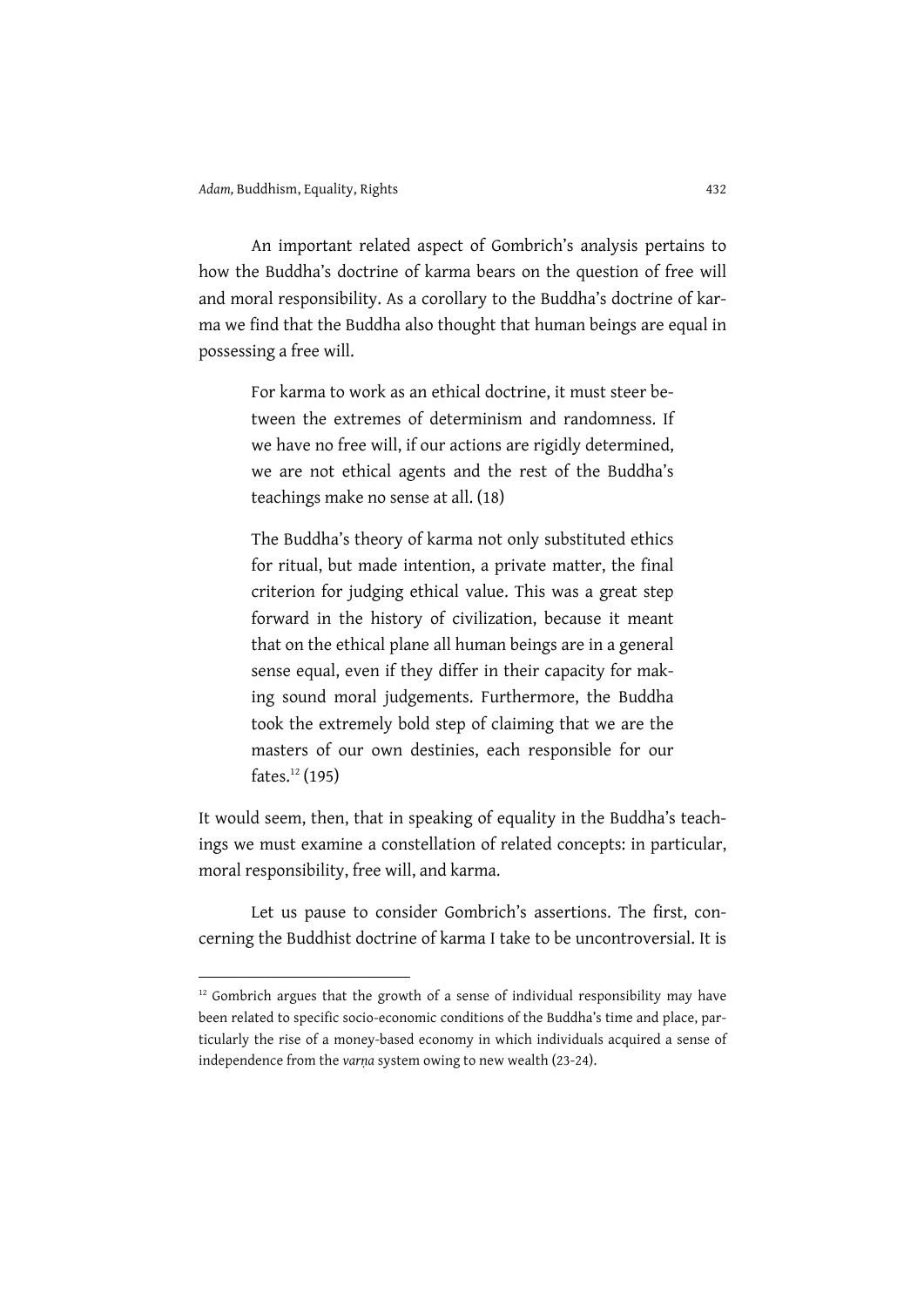clear that morality hinges on intention in the Buddha's teachings and that the resulting shift of focus away from outward behavior has radical ethical implications; Gombrich is certainly correct in emphasizing that this way of understanding the nature of moral action pulls the rug out from under the entire caste system.<sup>13</sup>

But let us look more carefully at the second assertion: is it really the case that the only true criterion for ranking people is moral, according to the Buddha's teachings? Actually, I think that this is only part of the story and that the other part, suggested by Gombrich himself, has less to do with intellectual ability than it has to do with wisdom, which is quite a different notion. The former understanding suggests a rational capacity, the latter *self-awareness*. In my view of the Buddha's ethical outlook a man who is aware of his own motives would judged superior to one who was simply an expert in, say, Abhidharma. The relevant sense of intelligence is one of *insight* . . . that of directly seeing reality, rather than quickness of thinking etc.<sup>14</sup> The danger in equating wisdom with rational

<sup>&</sup>lt;sup>13</sup> "Now since both bright and dark qualities, which are blamed and praised by the wise, are scattered indiscriminately among the four castes, the wise do not recognize the claim about the brahmin caste being the highest. Why is that? Because, Vāseṭṭha, anyone from the four castes who becomes a monk, an Arahant who has destroyed the corruptions, who has lived the life, done what had to be done, laid down the burden, reached the highest goal, destroyed the fetter of becoming, and become emancipated through super-knowledge—he is proclaimed supreme by virtue of the Dhamma and not of non-Dhamma.

Dhamma's the best thing for people

In this life and the next as well" (DN 27, Walshe 408)

 $14$  It is clear that these two are not mutually exclusive; indeed, they are probably better thought of as *mutually implicative*. The fact remains, however, that in choosing to emphasize rationality over awareness, one is missing out on the dimension of nonmediated awareness that is so strongly emphasized in Buddhism. In terms of content, insight is understood as a recognition of the three marks of existence: impermanence, selflessness, and suffering. In the Mahāyāna, emptiness is added as a fourth mark.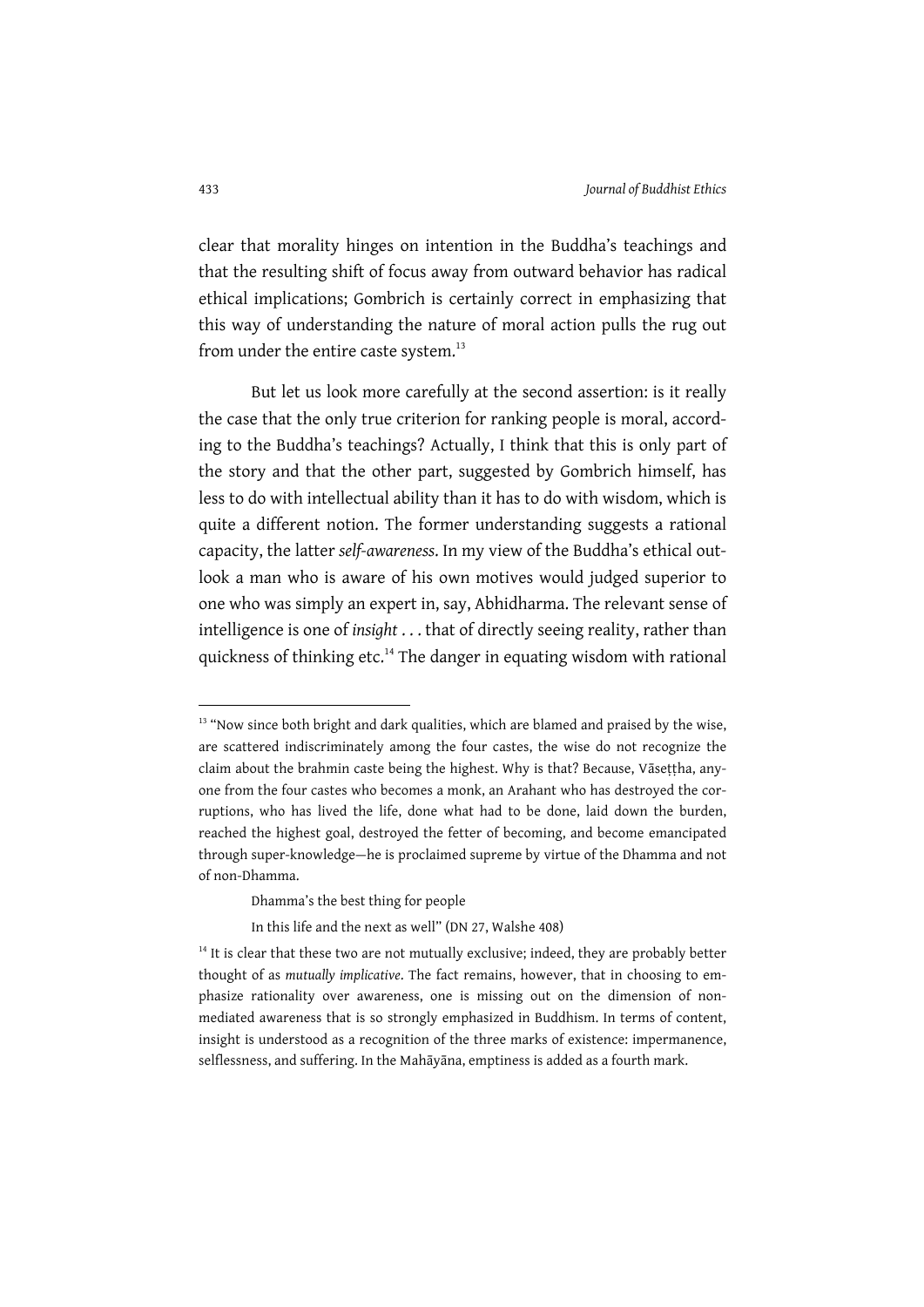capacity in this context is precisely that of misconceiving the Buddha's understanding of human nature along the lines of Western ontology. Wisdom is principally a quality of awareness, rather than a mode of rational thought *per se*.

It is important to notice that Gombrich does not deny that there is a "true way" to rank people in such terms. Indeed Buddhist soteriology is based on the notion that people *are* rankable according to their level of spiritual development. There is a hierarchical dimension to the Buddha's ethical thought that is not normally made the object of scholarly focus. In early Buddhism, the hierarchy, in brief, is that of ordinary person, disciple in higher training, and arahat.<sup>15</sup>

According to Buddhist teachings, there is a *natural hierarchy*—a hierarchy that is not socially defined, but rather based on spiritual development or purity. It may seem surprising to some to hear that the Buddha thought of people in a hierarchic fashion, but really all this really amounts to is a recognition of spiritual differences. Simply put, some people are more virtuous and wise than others. And in this respect they stand closer to the end-goal of liberation from suffering, which is to say to the goal of spiritual freedom. One's possession of these qualities corresponds to the level of one's inner purity, measured in terms of one's freedom from mental defilements. Thus, contra Gombrich, it is correct to

<sup>&</sup>lt;sup>15</sup> I have been writing about the relevance of hierarchy to Buddhist ethics since 2005. In that year I published an article in the *Journal of Buddhist Ethics* which demonstrated how taking cognizance of this hierarchy resolves a long standing riddle in the field of Buddhist ethics, namely that of the relationship between skill (*kusala*) and merit (*puñña*). In 2008 I extended the argument to show that the phenomenology of moral experience can be taken to vary along the same agent-based lines. And most recently, in 2011, I attempted to show how this hierarchy is related to the Buddhist understanding of freedom. In brief, I argued that the Buddha's position is one that implies that we do not have a metaphysically free will; we are nevertheless morally responsible for our actions. Freedom increases as one moves through stages towards nirvāṇa.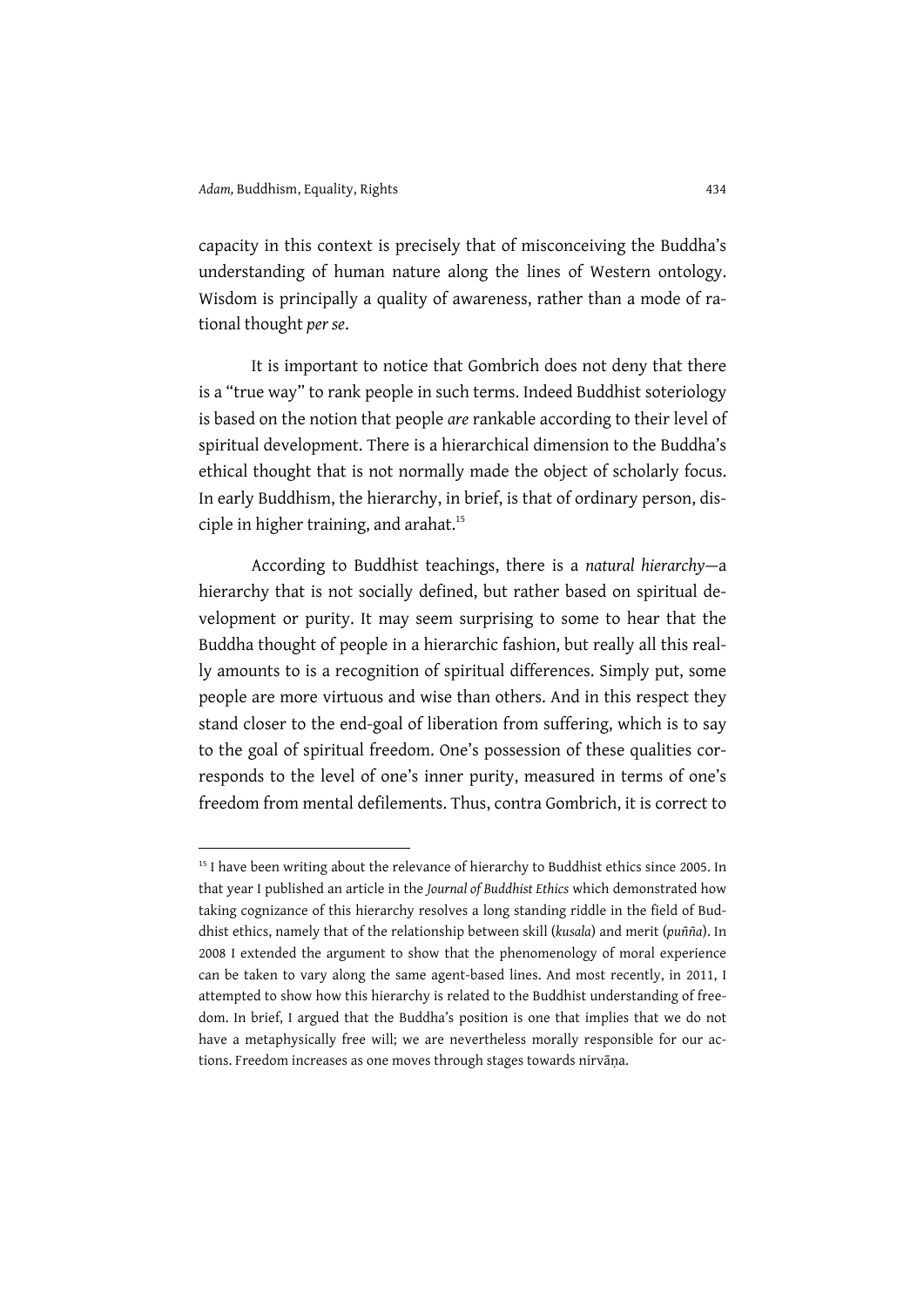say that the Buddha's teachings imply that we are not equal when it comes to freedom. No one has a metaphysically free will. But in terms of *being free* the arahat can be said to be perfectly so, whereas the ordinary person is anything but (see Adam, "No self").

Gombrich takes the view that it is on account of the Buddha's position that we are all equally endowed with free will, in combination with his understanding of karma as intention, that he is able to maintain that we are, each of us, equally morally responsible for our actions. But if the Buddha's view is actually that people are free in varying degrees, we would need to qualify this statement. When it comes to moral responsibility, there is indeed one sense in which we are all equally responsible but there is another in which we are not. We are all equally responsible in the sense that we are all inheritors of our own karma and therefore each of us the only person who can really do anything about our own karmic inheritance. But it is also true, as Gombrich himself recognizes, that we are unequal in our moral capacities—including our capacity to take on moral responsibilities. Some of us, quite simply, are constitutionally more capable of moral conduct than others. Thus, as a factual matter, there is an important sense in which people are morally responsible to different degrees. Morality, wisdom and freedom are inner qualities that can be taken as indicators of one's level of spiritual accomplishment. In terms of these qualities, human beings are not equal.

Is there then no morally relevant sense of *natural equality* among people according to the Buddha's teachings? In fact, I believe that there are at least three morally relevant senses of equality in the Buddha's teachings, of which being responsible for one's own karma is one; whether these three are sufficient to ground talk of human rights is a question I will take up in the last section of this paper.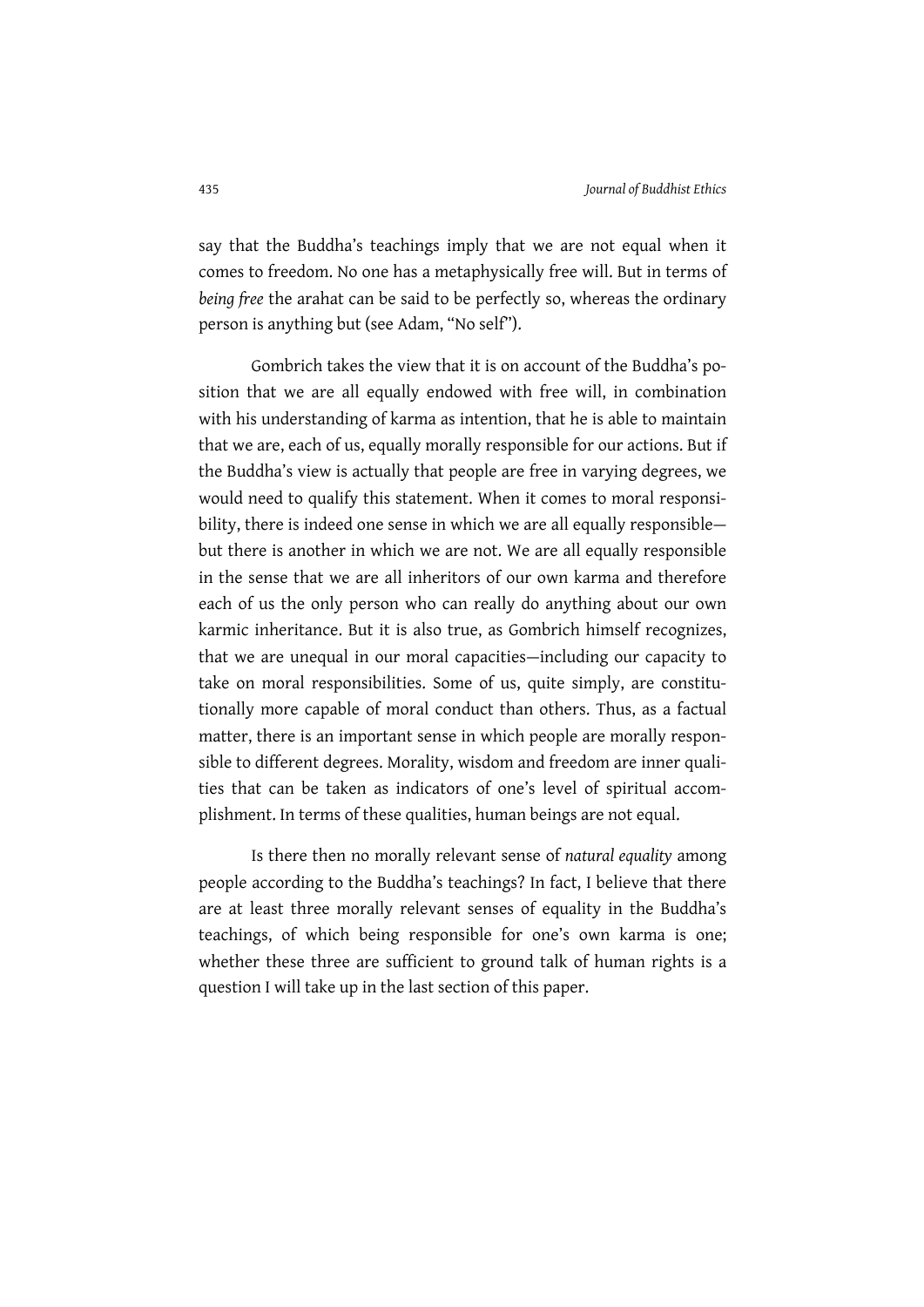"As I [am], so [are] these; as [are] these, so [am] I." Comparing himself [with others], he should neither kill nor cause others to kill.

—Sutta Nipata 705 (Norman 92)

This admonition is one of the clearest examples of a Buddhist formulation of the Golden rule, or principle of moral reciprocity.<sup>16</sup> To get a proper handle on the foundations of Buddhist moral thinking one might ask how a Buddhist would respond to an individual who simply failed to see the force of this advice, reacting to it with a simple, amoral "Why not?" Such a person might say, "I know others suffer, but they are not me. I look after myself."<sup>17</sup>

 $16$  The rule itself is often held up as a universally valid ethical principle, common to all great religious traditions. While the purpose of the present paper is not to comparatively evaluate various formulations of the rule, it is useful to refer to other religious traditions' understandings of the rule in examining the Buddhist notion of equality especially the degree to which different ideas of basic moral equality can be seen as lying at the basis of the different versions of the rule.

<sup>17</sup> The myth contained in the *Cakkavatti-Sīhanāda Sutta* recognizes this possibility. "Monks, a time will come when the children of these people will have a life span of ten years. . . . And with them, the ten courses of moral conduct will completely disappear, and the ten course of evil will prevail exceedingly: for those of a ten year life-span there will be no word for 'moral'. So how can there be anyone who acts in in a moral way? . . . And for those of a ten-year life-span, there will come to be a 'sword-interval' of seven days, during which they will mistake one another for wild beasts. Sharp swords will appear in their hands and, thinking: 'There is a wild beast!' they will take each other's lives with those swords. But there will be some beings who will think: 'Let us not kill or be killed by anyone! . . . Then, at the end of the seven days they will emerge from their hiding places and rejoice together of one accord, saying: 'Good beings, I see that you are alive!' And then the thought will occur to those beings: 'It is only because we became addicted to evil ways that we suffered this loss of our kindred, so let now do good! What good things can we do? Let us abstain from the taking of life—that will be a good practice . . . '" (*Digha Nikāya 26*, Walshe 401-402). The parallels between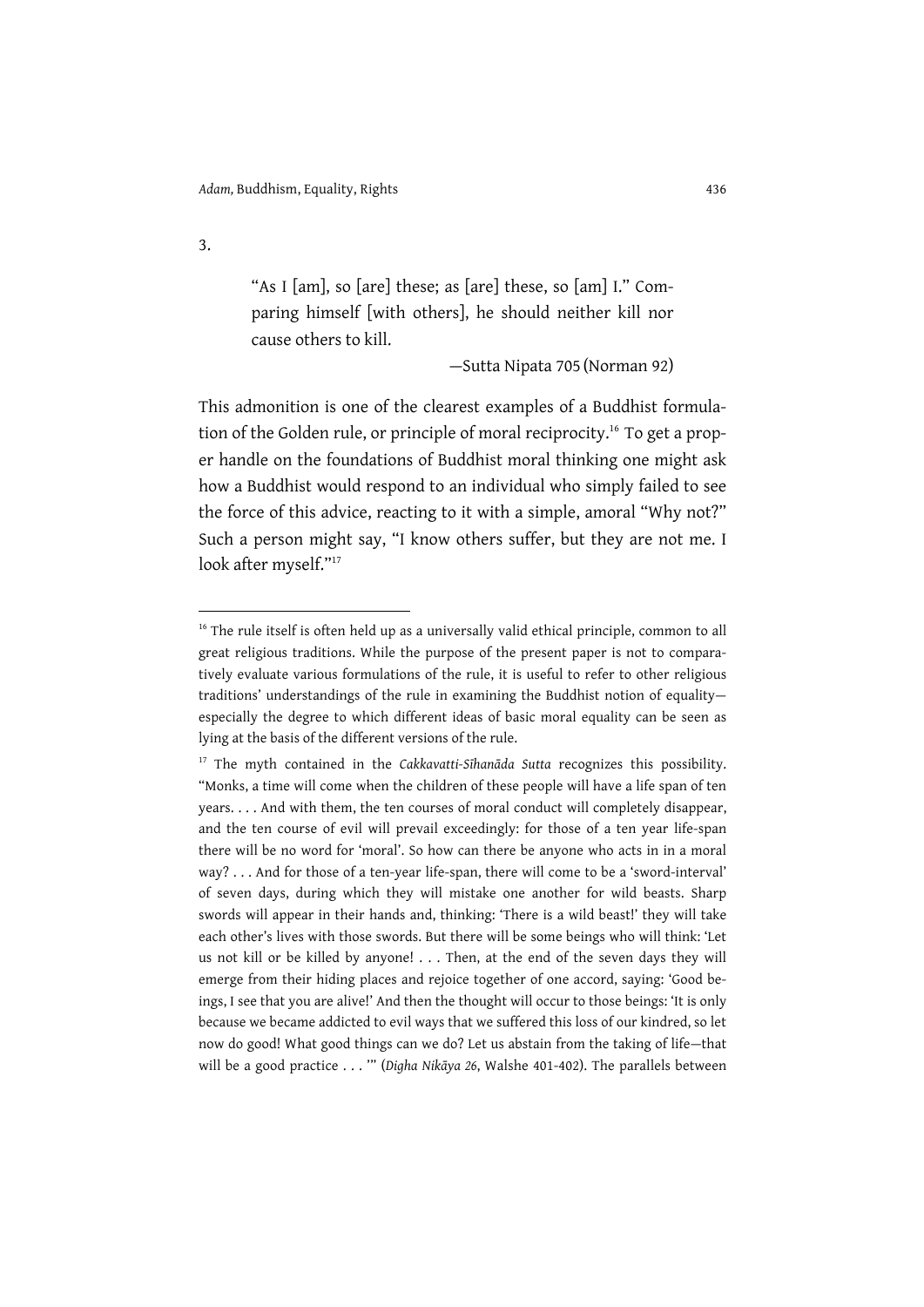Initially the Buddhist may seem to be at a bit of a loss in answering this question compared to members of other intellectual and faith traditions. Hobbes, as we have seen does have a reply: by agreeing to abide by such a reciprocal principle one is better able to preserve one's life and pursue one's own ends. Owing to one's rational commitment to such an agreement, one is obliged to respect the wishes of others in the same way one expects others to respect one's own. One has *promised*, as it were.<sup>18</sup> Hobbes, as we saw, drew an explicit connection between his thinking on this point and the Golden Rule as formulated in the New Testament. More generally, followers of Christian traditions can justify the endorsement of the Golden Rule by pointing out that we are all equally children of one Father, who does not wish us to act in a harmful manner towards one another.

In terms of Indian thought, the Vedānta traditions of Hinduism also have a ready response. Given the equation of *ātman* and *brahman*, it turns out that hurting others is actually ontologically equivalent to hurting oneself—even though the ignorant do not understand this. What such traditions have at their disposal, which the Buddhist tradition does

the degenerated state described in this story and the Hobbesian state of nature are striking (noted in Huxley, 416). Notice that the agreement not to kill is undertaken simply on the basis of having recognized the suffering that is caused by killing. The bottom line in Buddhist ethics is that suffering is undesirable in and of itself.

<sup>&</sup>lt;sup>18</sup> Garfield has pointed out the unsatisfactoriness of this response: "Aside from the odd historical problems this [i.e., the idea of a social contract] raises . . . there is a stunning logical problem with this kind of reasoning. For the original agreement to be in any sense binding there must already be duties to keep one's word and to be bound by agreements presupposed, and correlatively rights that others abide by their agreements. The regress just adumbrated is merely ignored by talk of social contracts as binding" (119). Although he adopts a very different tack in tackling the question of rights in Buddhism, Garfield's views are consistent with my own. Social contract theories of justice face a glaring conceptual problem; it appears to be impossible to identify any non-arbitrary criterion for natural rights-possession.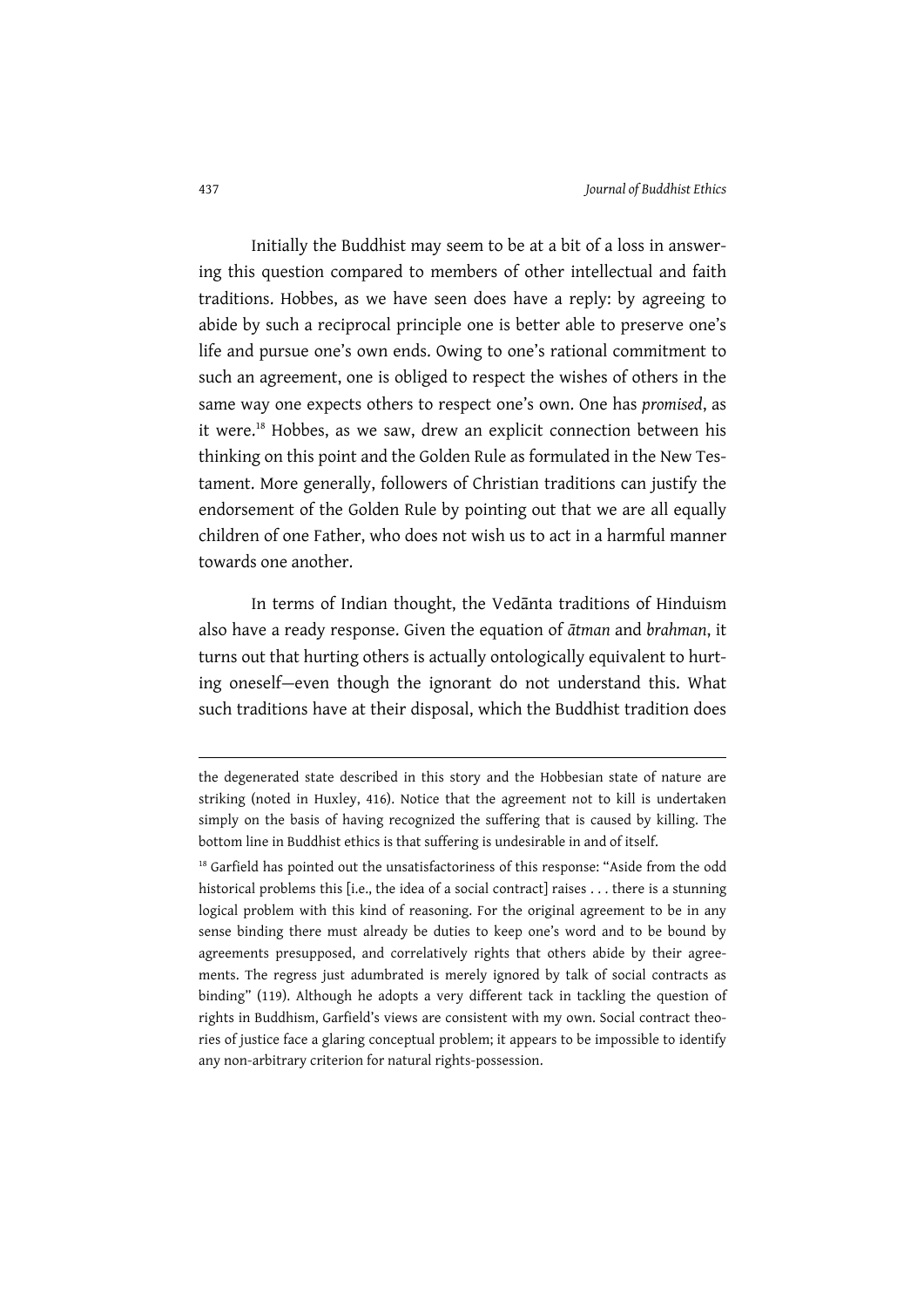not, is a strong ontological basis for the moral equation of self and other. The ethics of these traditions can be read as being grounded in an ontological equality that has the effect of undermining the tendency to privilege oneself over others. As Schopenhauer saw clearly in connection with Upanisadic doctrine:

> Individuation is mere phenomenon or appearance and originates through space and time. These are nothing else than the forms of all objects of my cerebral cognitive faculty and are conditioned by them. And so even plurality and diversity of individuals are mere phenomenon, that is, exist only in my representation. My true inner being exists in every living thing as directly as it makes itself known in my self-consciousness only to me." In Sanskrit *tat tvam asi* [this (sic) art thou] is the formula, the standing expression, for this knowledge. It is this that bursts forth as *compassion* on which all genuine i.e. disinterested, virtue therefore depends, and whose real expression is every good deed. In the last resort it is this knowledge to which every appeal to gentleness, leniency, loving kindness and mercy instead of justice, is directed. For such an appeal is a reminder of that respect in which we are all one and the same entity. (210-11)

But Buddhists have neither the Self as *brahman* to come to their aid, nor, for that matter, God the father. What doctrines do lie at their disposal? I will conclude this paper by indicating three key senses of morally relevant equality found in the Buddha's teachings. Gombrich, as discussed above, has pointed out the first of these:

1. We all share the same nature of being the sole inheritors of our own karma.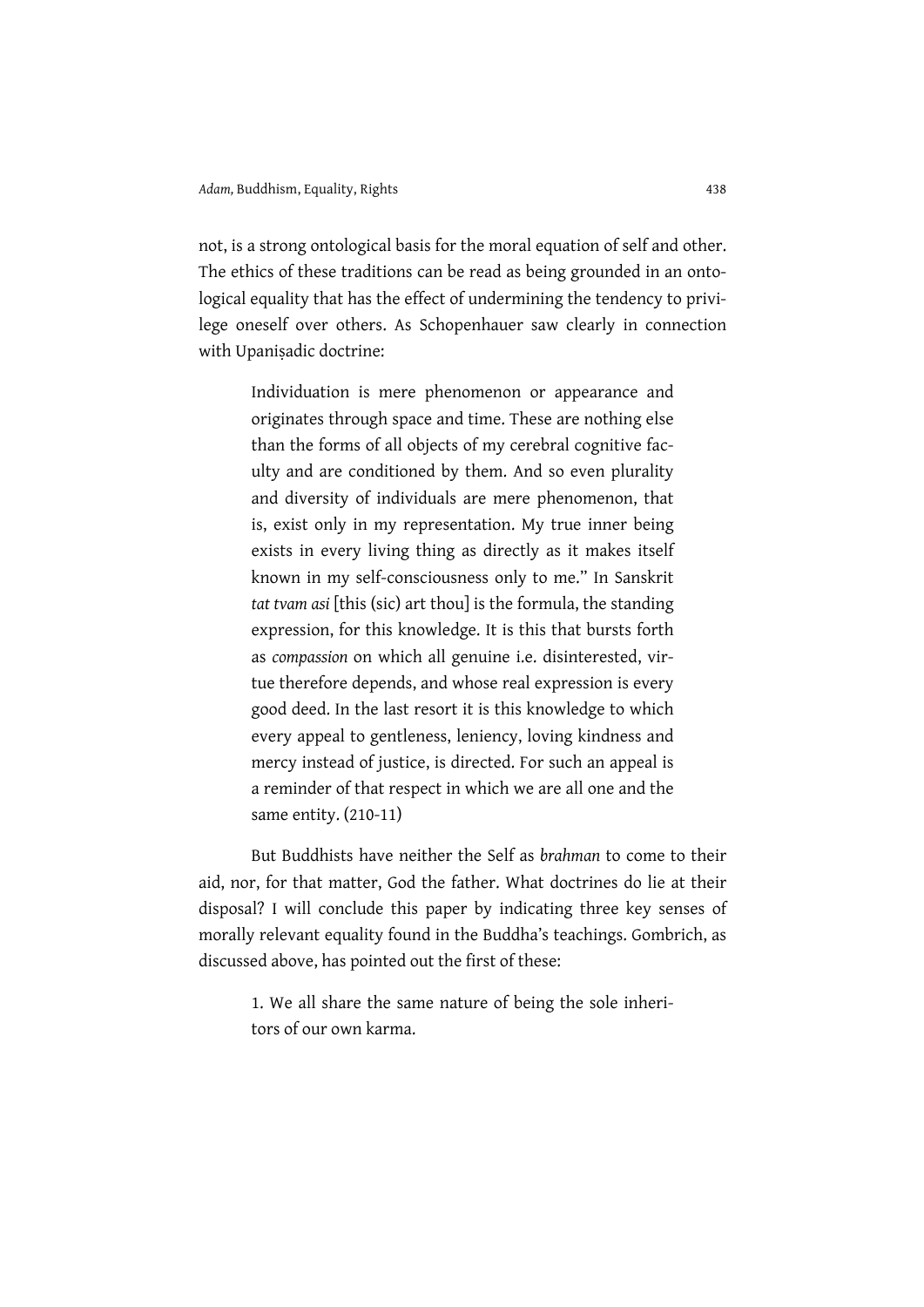There are at least two other senses of equality that come into play in discussions of Buddhist ethics.

2. We are all equally capable of attaining *nirvāṇa* or awakening.

3. We are all equally capable of suffering and happiness.<sup>19</sup>

Regarding the second sense, we may note that women's equal capacity to attain *nirvāṇa* appears to have constituted one the arguments that the Buddha found persuasive in initiating an order of nuns (Ohnuma 2006). In Mahāyāna Buddhism, the basic insight that sentient beings share in the potential for Awakening was developed into the doctrine of the *Tathāgatagarbha*, or Buddha Nature. While it is far beyond the scope of this paper to examine the historical developments of this idea, we may observe that they did eventually lead to a decidedly nonanthropocentric conception of equality.<sup>20</sup>

Regarding the third of the three sense of equality, I believe this to be the most clearly relevant to the Buddhist approach to morality. From a Buddhist perspective, what unites us to other sentient beings is the recognition of our shared suffering—the first noble truth. This is where Buddhist ethics, and indeed Buddhist practice, begins. In contrast to the Hobbesian view, our basic equality can be seen as one of *vulnerability* as opposed to *power;* it is our capacity *to be harmed* rather than our ability *to harm*. While being alike in our capacity for suffering may not be an *ontological* equality, a case certainly can be made that it is a *moral* equality. It is the insight from which the Buddhist moral response, compassion, flows.

<sup>&</sup>lt;sup>19</sup> If one equates happiness with the attainment of the Buddhist goal, the two may well be considered collapsible into one. I will not explore this possibility here.

<sup>&</sup>lt;sup>20</sup> A relevant discussion of Dogen's interpretation of Buddha-nature in connection with human rights can be found in Sevilla.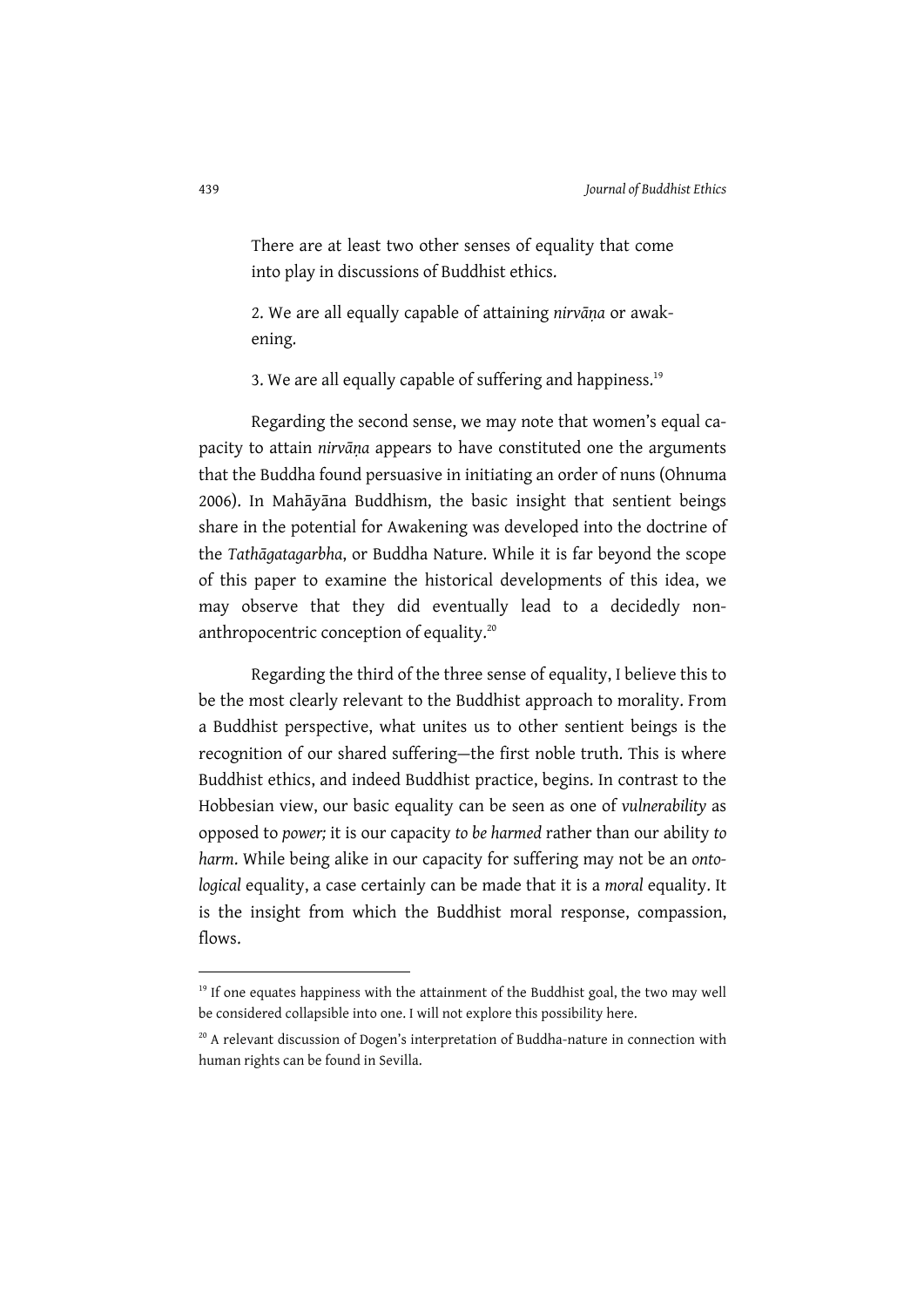All three senses of equality come out in the following passage from the Dalai Lama:

> As a Buddhist monk, I do not find alien the concept and practice of democracy. At the heart of Buddhism lies the idea that the potential for awakening and perfection is present in every human being and that realizing this potential is a matter of personal effort. The Buddha proclaimed that each individual is a master of his or her own destiny, highlighting the capacity that each person has to attain enlightenment. In this sense, the Buddhist world view recognizes the fundamental sameness of all human beings. Like Buddhism, modern democracy is based on the principle that all human beings are essentially equal, and that each of us has an equal right to life, liberty, and happiness. Whether we are rich or poor, educated or uneducated, a follower of one religion or another, each of us is a human being. Not only do we desire happiness and seek to avoid suffering, but each of us also has an equal right to pursue these goals. Thus not only are Buddhism and democracy compatible, they are rooted in a common understanding of the equality and potential of every individual. (2-3)

Thus, there are at least three senses of moral equality that might serve to ground talk of rights-possession in Buddhism. In the last analysis, the Buddhist approval of rights as a concept would have to be based on the sentiment of compassion, i.e., the wish to alleviate suffering. A Buddhist endorsement of rights can stem from a recognition that the acceptance of rights is a very practical way to protect sentient beings from suffering. It is a very helpful convention to adopt. But it must be noted that to the extent that we derive basic rights from these Buddhist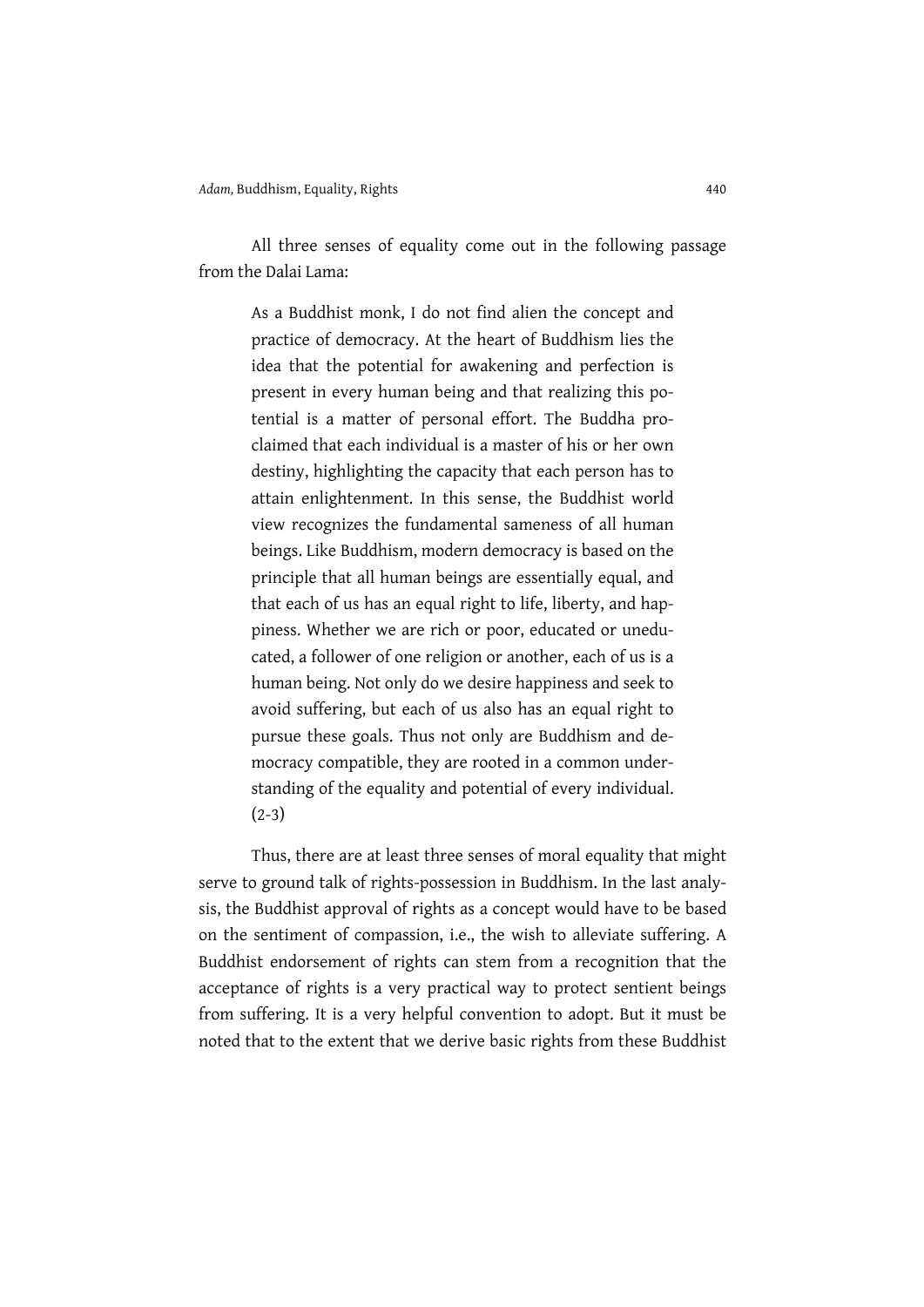senses of equality, there can be no reason in principle for excluding animals from the realm of rights-holders. In Buddhism the morally relevant factor for inclusion in the circle of rights-possessors would appear to be sentience rather than rationality, where sentience is understood as the capacity for suffering and the corresponding wish to be free from it. Buddhist compassion is universal in scope, extending throughout the six realms of sentient beings. All sentient beings, in varying degrees, are understood to possess the capacity to have their wish fulfilled, to become free from suffering. Thus, the notion of rights in Buddhism should not be understood as entitlement based on the potential to enter an agreement or covenant; it is perhaps better thought of as entitlement based on the *potential for freedom*. Buddhist morality stems from compassion; compassion is rooted in a recognition of a fundamental moral equality: our shared suffering and the natural wish to be free from it.

#### Bibliography

Adam, Martin T. "Groundwork for a Metaphysic of Buddhist Morals: A New Analysis of *puñña* and *kusala*, in light of *sukka*." *Journal of Buddhist Ethics* 12 (2005), 62-85.

——— "Classes of Agent and the Moral Logic of the Pāli Canon." *Argumentation* 22 (2008), 115-124.

——— "No self, no free will, no problem: Implications of the *Anattalakkhaṇa Sutta* for a perennial philosophical issue." *Journal of the International Association of Buddhist Studies* 33:1–2, 2010 (2011), 239–265.

Collins, Steven. "The Discourse on What is Primary: an Annotated Translation." *Journal of Indian Philosophy* 21 (1993), 301-393.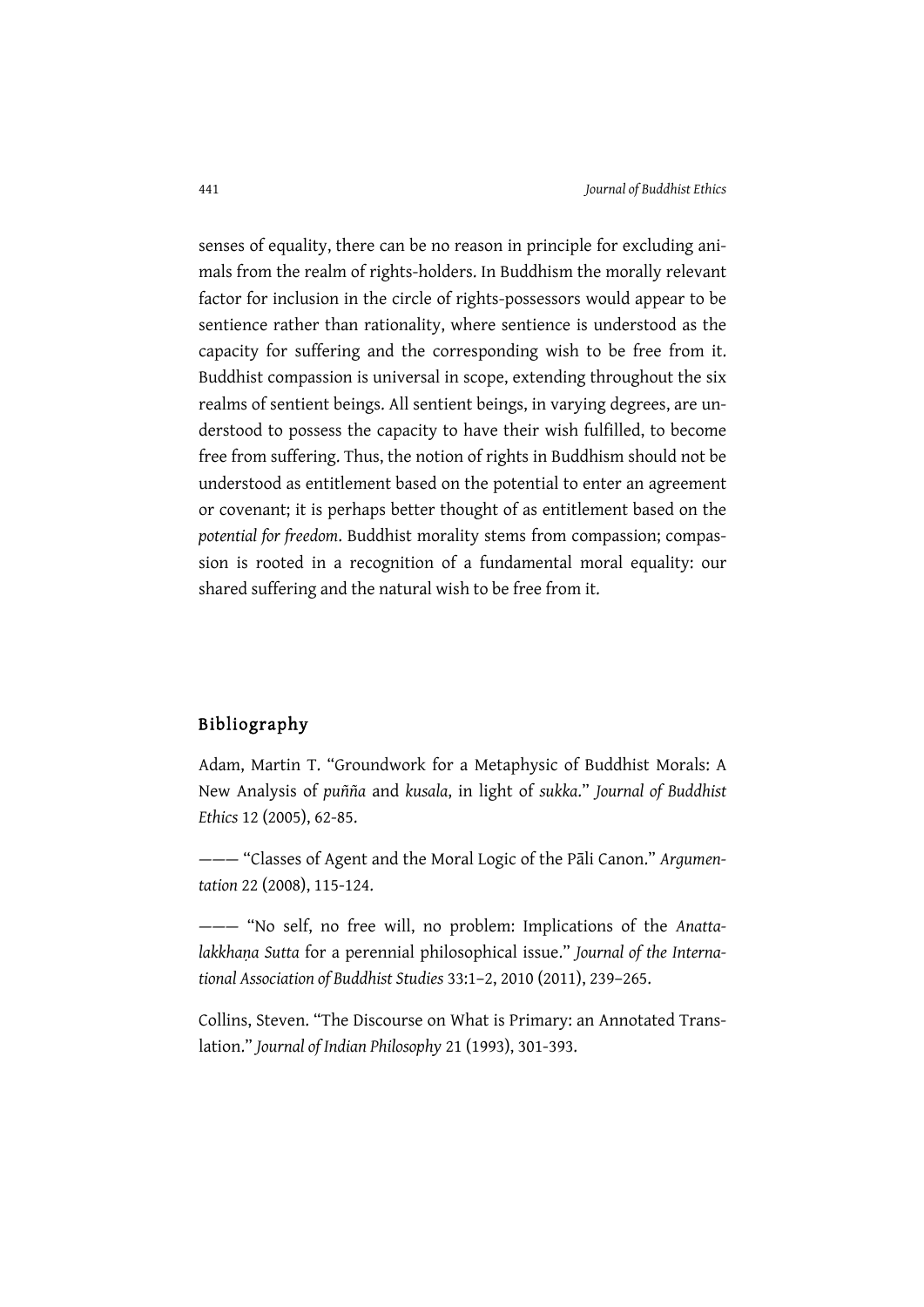———. "The Lion's Roar on the Wheel-turning King: A Response to Andrew Huxley's 'The Buddha and the Social Contract.'" *Journal of Indian Philosophy* 24 (1996), 421-446.

Dalai Lama XIV Bstan-dzin-rgya-mtsho, "Buddhism, Asian Values and Democracy," Journal of Democracy 10.1 (1999), 3-7. Online: http://www.journalofdemocracy.org/authoreditor/dalai-lama-xiv

Bronkhorst, Johannes. *Buddhism in the Shadow of Brahmanism*. Leiden: Brill, 2011.

——— *Greater Magadha*, Leiden: Brill, 2007.

Garfield, Jay L. "Human Rights and Compassion." In *Buddhism and Human Rights*, edited by Damien V. Keown, Charles S. Prebish and Wayne R. Husted, 111-140. Surrey, UK: Curzon, 1998.

Gombrich, Richard. *What the Buddha Thought*. Sheffield: Equinox, 2009.

Hobbes, Thomas. *Leviathan: Parts One and Two*. Indianapolis: Bobbs-Merrill, 1958.

Huxley, Andrew. "The Buddha and the Social Contract." *Journal of Indian Philosophy* 24 (1996), 407-420.

Ihara, Craig K. "Why There are No Rights in Buddhism: A Reply to Damien Keown."In *Buddhism and Human Rights*, edited by Damien V. Keown, Charles S. Prebish and Wayne R. Husted, 43-51. Surrey, UK: Curzon, 1998.

Junger, Peter. "Why the Buddha Has No Rights." In *Buddhism and Human Rights*, edited by Damien V. Keown, Charles S. Prebish and Wayne R. Husted, 53-96. Surrey, UK: Curzon, 1998.

Keown, Damien V. "Are There Human Rights in Buddhism?" In *Buddhism and Human Rights*. Edited by Damien V. Keown, Charles S. Prebish and Wayne R. Husted, 15-41. Surrey, UK: Curzon, 1998.